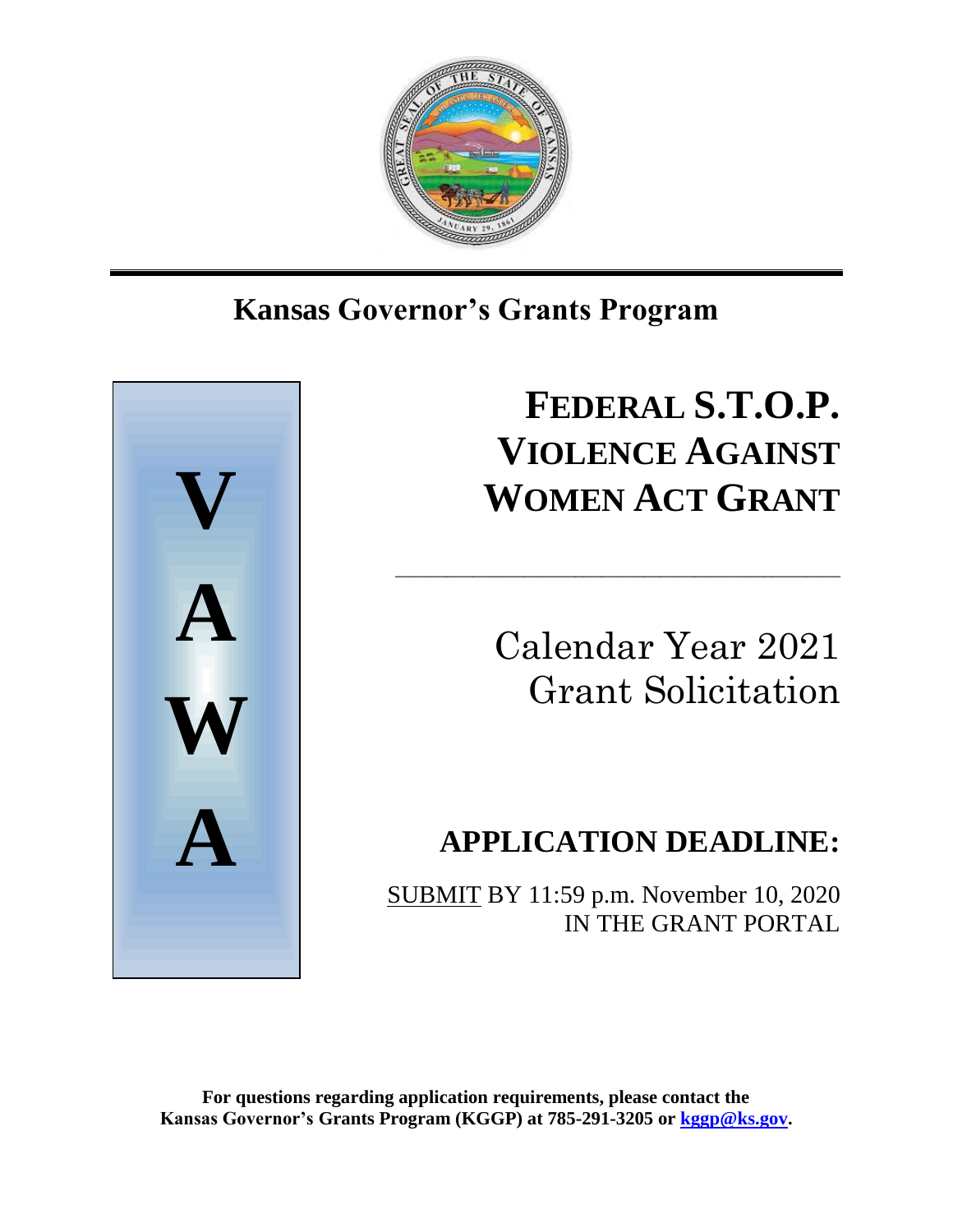## **Federal S.T.O.P. Violence Against Women Act Grant Guidelines**

## **Overview**

The following information provides guidelines and requirements specific to the Federal Services\*Training\*Officers\*Prosecutors Violence Against Women Formula Grant Program (S.T.O.P. VAWA). The S.T.O.P. VAWA grant was established through the 1995 Violence Against Women Act and Reauthorization Act of 2013. The S.T.O.P. VAWA supports communities in their efforts to develop and strengthen effective law enforcement and prosecution strategies to combat violent crimes against women; develop and strengthen victim services in cases involving violent crimes against women; and promote a coordinated community response to victims of domestic violence, dating violence, sexual assault/rape, and stalking.

Approximately **\$2.5 million** will be available for grant awards. According to federal guidelines, the allocation of funds must meet the parameters outlined below.

- A minimum of 25 percent for law enforcement, 25 percent for prosecution, five percent to courts, and 30 percent for nonprofit, community, and faith-based victim service organizations. The remaining 15 percent may be allocated at the discretion of the Kansas Governor's Grants Program (KGGP) within the parameters of the Federal S.T.O.P. VAWA guidelines.
- Within the 30 percent of funds allocated to victim services, a minimum of 10 percent will be distributed to culturally specific community-based organizations, defined as organizations providing services that are "primarily directed toward racial and ethnic minority groups."
- A minimum of 20 percent of funds will be allocated to projects that meaningfully address sexual assault, including stranger rape, acquaintance rape, alcohol or drug-facilitated rape, and rape within the context of an intimate partner relationship.
- No more than five percent of funds may be used to conduct public awareness or community education campaigns or related activities to broadly address domestic violence, dating violence, sexual assault, or stalking (project purpose area number 20).

Grant awards are made to communities where applicants can demonstrate work with criminal justice agencies and victim service providers in responding to victims' needs and holding offenders accountable for their actions. Available grant funds may be awarded to units of state and local government; Native American Tribes; and nonprofit, community, or faith-based organizations, including underserved and culturally specific populations. Nonprofit, community, or faith-based organizations must be registered with the Kansas Secretary of State and have proof of exempt status as determined by the Internal Revenue Service.

## **New Policy Requirement**

If funded, organizations will be required to implement a policy regarding response to workplacerelated incidents of sexual misconduct, domestic violence, and dating violence involving an employee, volunteer, consultant, or contractor. Organizations will be required to provide a copy of the policy to KGGP staff.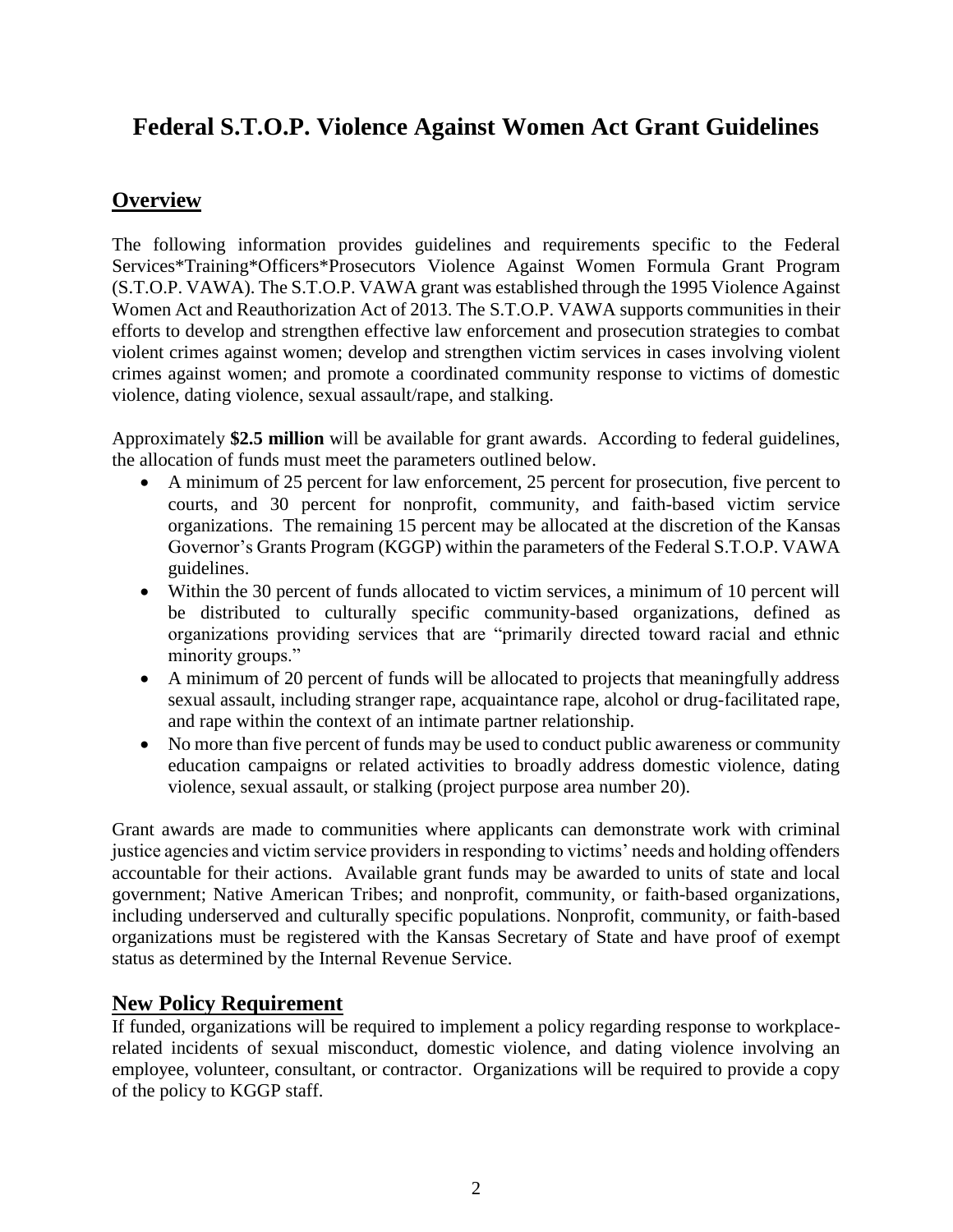## **Funding Availability and Project Period**

The amount of funds available for grant awards is approximately \$2.5 million. Grant projects funded by this S.T.O.P. VAWA grant program shall be for a period of 12 months from January 1, 2021, to December 31, 2021. Any funds not expended by December 31, 2021, must be returned to the KGGP.

## **Grant Application Deadline**

Grant applications must be submitted via the Grant Portal **by 11:59 p.m. November 10, 2020**.

## **Use of Grant Funds**

In July 2017, the KGGP developed the 2018-2021 Kansas STOP Violence Against Women Implementation Plan to guide the direction of the Federal S.T.O.P. VAWA grant program. Applicants are strongly encouraged to review the Kansas STOP Violence Against Women [Implementation Plan](http://www.grants.ks.gov/docs/default-source/Grant-Reports/final-ffy-2017-2020-stop-vawa-implementation-plan.pdf?sfvrsn=2) and consider how the proposed S.T.O.P. VAWA project fits into the described Kansas priorities, approaches, and goals. Specific emphasis will be expected in reporting on the Outcome Measures listed. **Applications clearly supporting the objectives of the Plan will take precedence to the extent feasible when subgrant awards are determined.** 

Grant funds may only be used for one or more of the following federal grant project purposes:

- 1. Training law enforcement officers, judges, other court personnel, and prosecutors to more effectively identify and respond to violent crimes against women, including the crimes of domestic violence, dating violence, sexual assault, and stalking, including the appropriate use of nonimmigrant status under subparagraphs  $(T)$  and  $(U)$  of section  $101(a)(15)$  of the Immigration and Nationality Act (8 U.S.C. §1101(a)).
- 2. Developing, training, or expanding units of law enforcement officers, judges, other court personnel, and prosecutors specifically targeting violent crimes against women, including the crimes of domestic violence, dating violence, sexual assault, and stalking.
- 3. Developing and implementing more effective police, court, and prosecution policies, protocols, orders, and services specifically devoted to preventing, identifying, and responding to violent crimes against women, including the crimes of domestic violence, dating violence, sexual assault, and stalking, as well as the appropriate treatment of victims.
- 4. Developing, installing, or expanding data collection and communication systems, including computerized systems, linking police, prosecutors, and courts or for the purpose of identifying, classifying, and tracking arrests, protection orders, violations of protection orders, prosecutions, and convictions for violent crimes against women, including the crimes of domestic violence, dating violence, sexual assault, and stalking.
- 5. Developing, enlarging, or strengthening victim services and legal assistance programs, including domestic violence, dating violence, sexual assault, and stalking programs,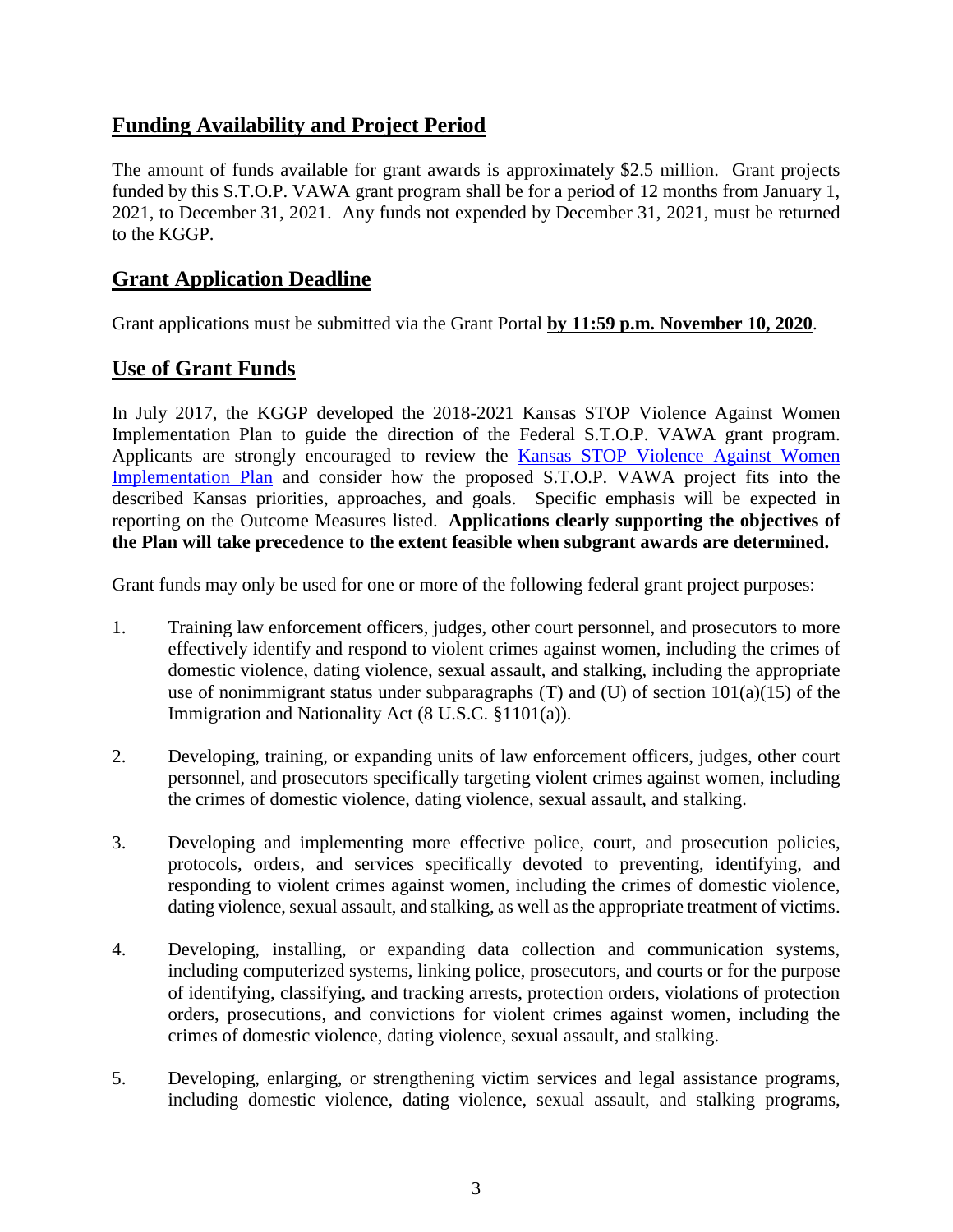developing or improving delivery of victim services to underserved populations, providing specialized domestic violence court advocates in courts where a significant number of protection orders are granted, and increasing reporting and reducing attrition rates for cases involving violent crimes against women, including crimes of domestic violence, dating violence, sexual assault, and stalking.

- 6. Developing, enlarging, or strengthening programs addressing the needs and circumstances of Indian tribes in dealing with violent crimes against women, including the crimes of domestic violence, dating violence, sexual assault, and stalking.
- 7. Supporting formal and informal statewide, multidisciplinary efforts, to the extent not supported by state funds, to coordinate the response of state law enforcement agencies, prosecutors, courts, victim services agencies, and other state agencies and departments, to violent crimes against women, including the crimes of domestic violence, dating violence, sexual assault, and stalking.
- 8. Training of sexual assault forensic medical personnel examiners in the collection and preservation of evidence, analysis, prevention, and providing expert testimony and treatment of trauma related to sexual assault.
- 9. Developing, enlarging, or strengthening programs to assist law enforcement, prosecutors, courts, and others to address the needs and circumstances of older and disabled women who are victims of domestic violence, dating violence, sexual assault, or stalking, including recognizing, investigating, and prosecuting instances of such violence or assault and targeting outreach and support, counseling, and other victim services to such older and disabled individuals.
- 10. Providing assistance to victims of domestic violence and sexual assault in immigration matters.
- 11. Maintaining core victim services and criminal justice initiatives, while supporting complementary new initiatives and emergency services for victims and their families.
- 12. Supporting the placement of special victim assistants (to be known as "Jessica Gonzales Victim Assistants") in local law enforcement agencies to serve as liaisons between victims of domestic violence, dating violence, sexual assault, and stalking and personnel in local law enforcement agencies in order to improve the enforcement of protection orders. Jessica Gonzales Victim Assistants shall have expertise in domestic violence, dating violence, sexual assault, or stalking and may undertake the following activities:
	- Developing, in collaboration with prosecutors, courts, and victim service providers, standardized response policies for local law enforcement agencies, including the use of evidence-based indicators to assess the risk of domestic and dating violence homicide and prioritize dangerous or potentially lethal cases;
	- Notifying persons seeking enforcement of protection orders as to what responses will be provided by the relevant law enforcement agency;
	- Referring persons seeking enforcement of protection orders to supplementary services (such as emergency shelter programs, hotlines, or legal assistance services); and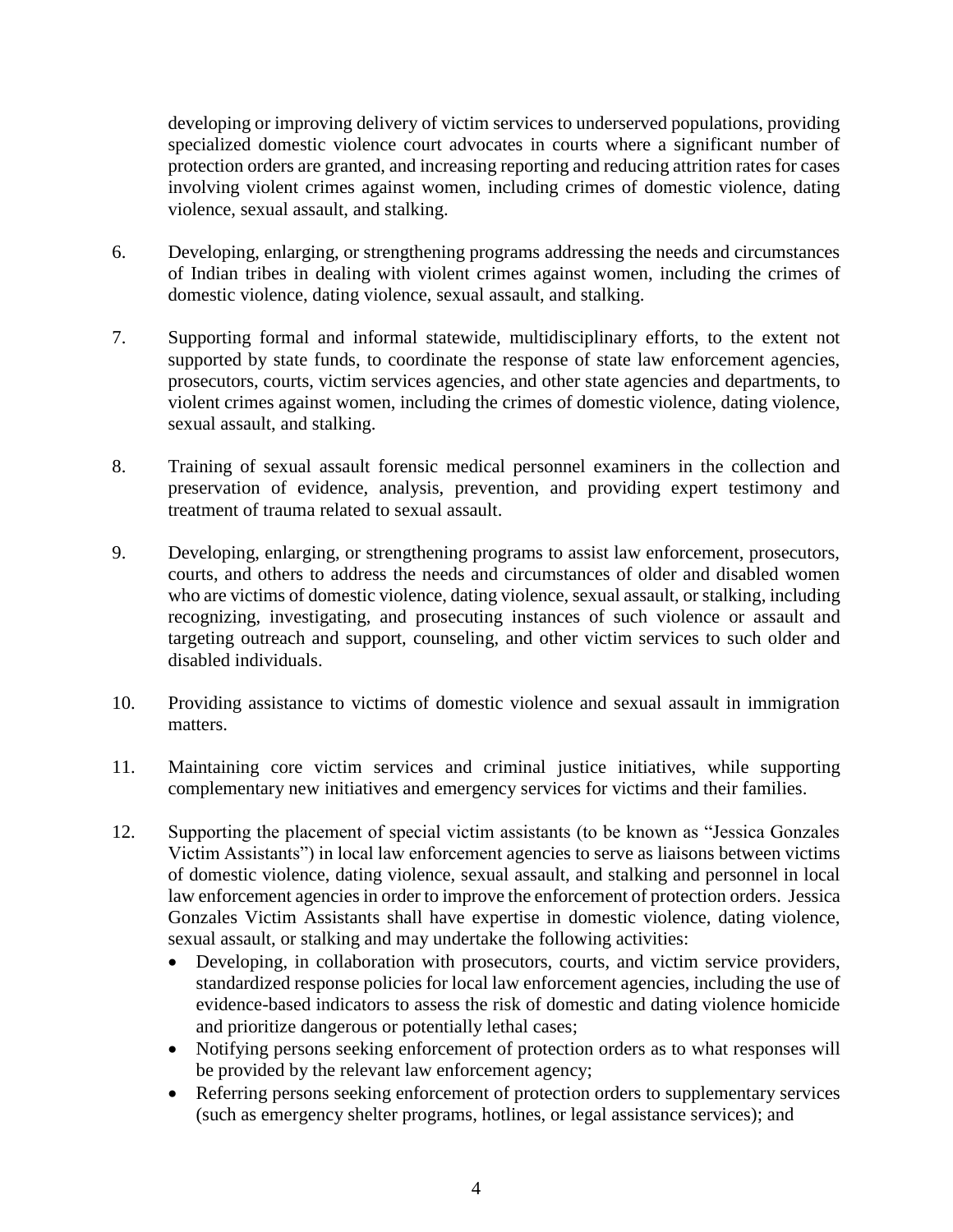- Taking other appropriate action to assist or secure the safety of the person seeking enforcement of a protection order.
- 13. Providing funding to law enforcement agencies, nonprofit nongovernmental victim services providers, and state, tribal, territorial, and local governments (to be known as the Crystal Judson Domestic Violence Protocol Program) to promote:
	- Development and implementation of training for local victim domestic violence service providers, and to fund victim services personnel, to be known as "Crystal Judson Victim Advocates," to provide supportive services and advocacy for victims of domestic violence committed by law enforcement personnel;
	- Implementation of protocols within law enforcement agencies to ensure consistent and effective responses to the commission of domestic violence by personnel within such agencies such as the model policy promulgated by the International Association of Chiefs of Police ("Domestic Violence by Police Officers: A Policy of the IACP, Police Response to Violence Against Women Project" July 2003); and
	- Development of such protocols in collaboration with state, tribal, territorial, and local victim services providers and domestic violence coalitions.

**NOTE:** Any law enforcement, state, tribal, territorial, or local government agency receiving funding under the Crystal Judson Domestic Violence Protocol Program shall, on an annual basis, receive specialized training from domestic violence and sexual assault nonprofit organizations on the topic of incidents of domestic violence committed by law enforcement personnel and, once every two years, provide a report of the adopted protocol to the U.S. Department of Justice, including a summary of progress in implementing such protocol. The KGGP must notify and provide the Office on Violence Against Women (OVW) with a list of subgrantee recipients awarded S.T.O.P. VAWA funds under the Crystal Judson Domestic Violence Protocol Program and ensuring all subgrantees satisfy the requirements of this paragraph.

- 14. Developing and promoting state, local, or tribal legislation and policies that enhance best practices for responding to domestic violence, dating violence, sexual assault, and stalking.
- 15. Developing, implementing, or enhancing Sexual Assault Response Teams, or other similar coordinated community responses to sexual assault.
- 16. Developing and strengthening policies, protocols, best practices, and training for law enforcement agencies and prosecutors relating to the investigation and prosecution of sexual assault cases and the appropriate treatment of victims.
- 17. Developing, enlarging, or strengthening programs addressing sexual assault against men, women, and youth in correctional or detention settings. In particular, this will include ensuring the availability of advocacy services for those victims of sexual assault who are incarcerated that meet the standards issued under the Prison Rape Elimination Act (PREA), including accompaniment during forensic exams and investigatory interviews, crisis intervention, emotional support services, and referrals, as well as training for those advocates. For further information regarding the PREA standards, applicants may contact the Kansas Department of Corrections PREA Coordinator's office at 785-291-3074.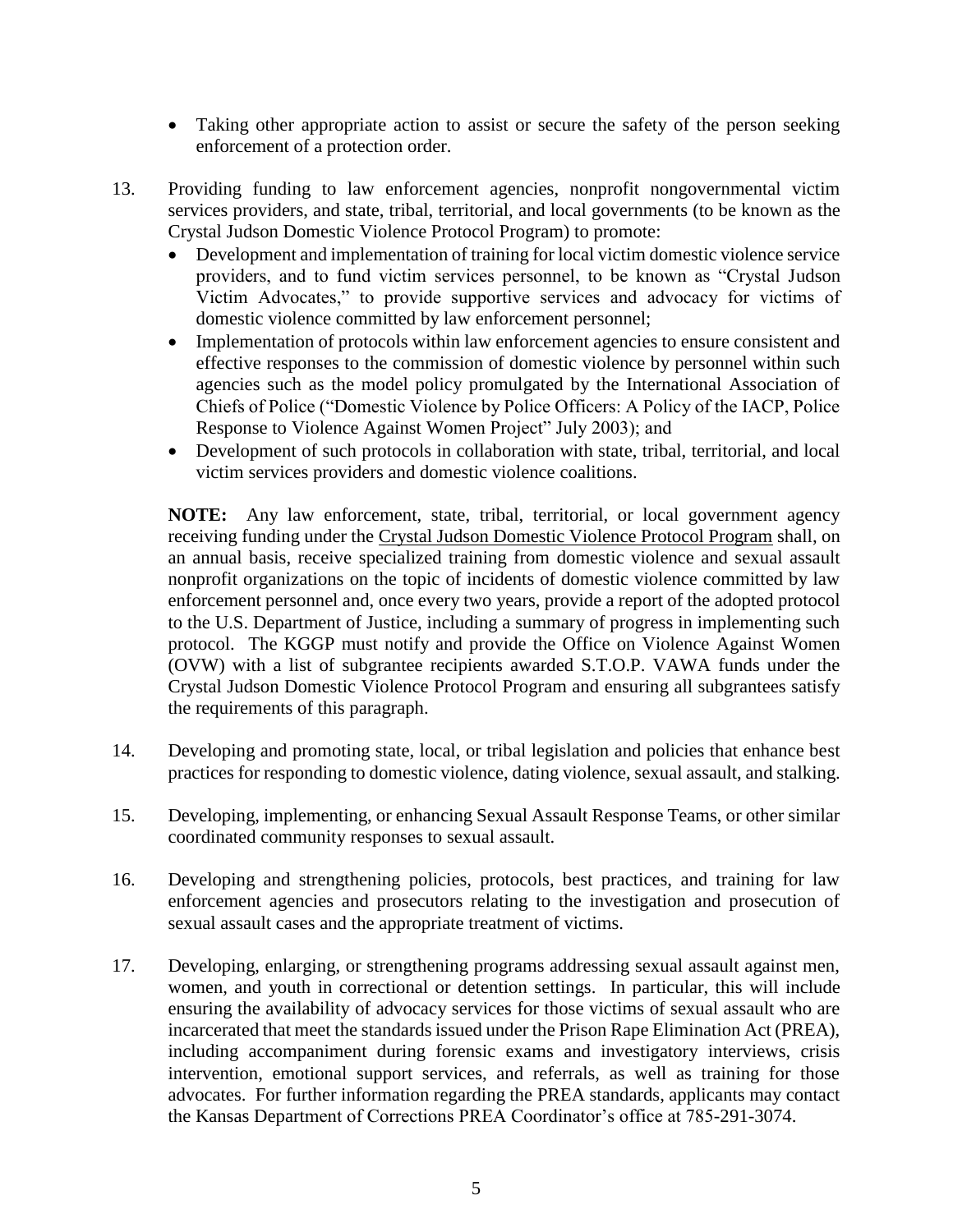- 18. Identifying and conducting inventories of backlogs of sexual assault evidence collection kits and developing protocols and policies for responding to and addressing such backlogs, including protocols and policies for notifying and involving victims.
- 19. Developing, enlarging, or strengthening programs and projects to provide services and responses targeting male and female victims of domestic violence, dating violence, sexual assault, or stalking, whose ability to access traditional services and responses is affected by their sexual orientation or gender identity, as defined in section 249(c) of title 18, United States Code.
- 20. Developing, enhancing, or strengthening prevention and educational programming to address domestic violence, dating violence, sexual assault, or stalking, with not more than five percent of the amount allocated to a state to be used for this purpose.

*Note:* Organizations may provide sex-segregated or sex-specific programming if doing so is necessary to the essential operations of the program, as long as the organization provides comparable services to those who cannot be provided with the sex-segregated or sex-specific programming.

## **Limitations on the Use of Grant Funds**

S.T.O.P. VAWA grant funds cannot be used for the following:

- Support of projects that target violence against children, unless addressing domestic violence, dating violence, sexual assault, or stalking against teen victims.
- Purchase of standard issued law enforcement items or equipment, including uniforms, safety vests, shields, weapons, bullets, and armory or to support chemical dependency or alcohol abuse programs that are not an integral part of a court-mandated batterer intervention program.
- Applying for this grant, fundraising, grant writing, lobbying, board development, or research projects or for any training directed at any of these subject areas.
- Magazine subscriptions, printing or disseminating agency newsletters, or membership dues or fees.
- Direct payments to any victim or dependent of a victim of domestic violence, dating violence, sexual assault, or stalking. The use of gift cards for victims or their dependents is not an allowable expenditure.
- Construction; land and/or property acquisitions; modifications to buildings, including minor renovations (such as painting or carpeting); or vehicle purchases are unallowable. This includes mortgage payments.

#### **Educational Programming**

Project funds shall only be used to support the development or presentation of a domestic violence, dating violence, sexual assault, and/or stalking curriculum for primary or secondary schools as it directly relates to project purpose area number 20, which is limited to no more than five percent of the state's total S.T.O.P. VAWA award for the year.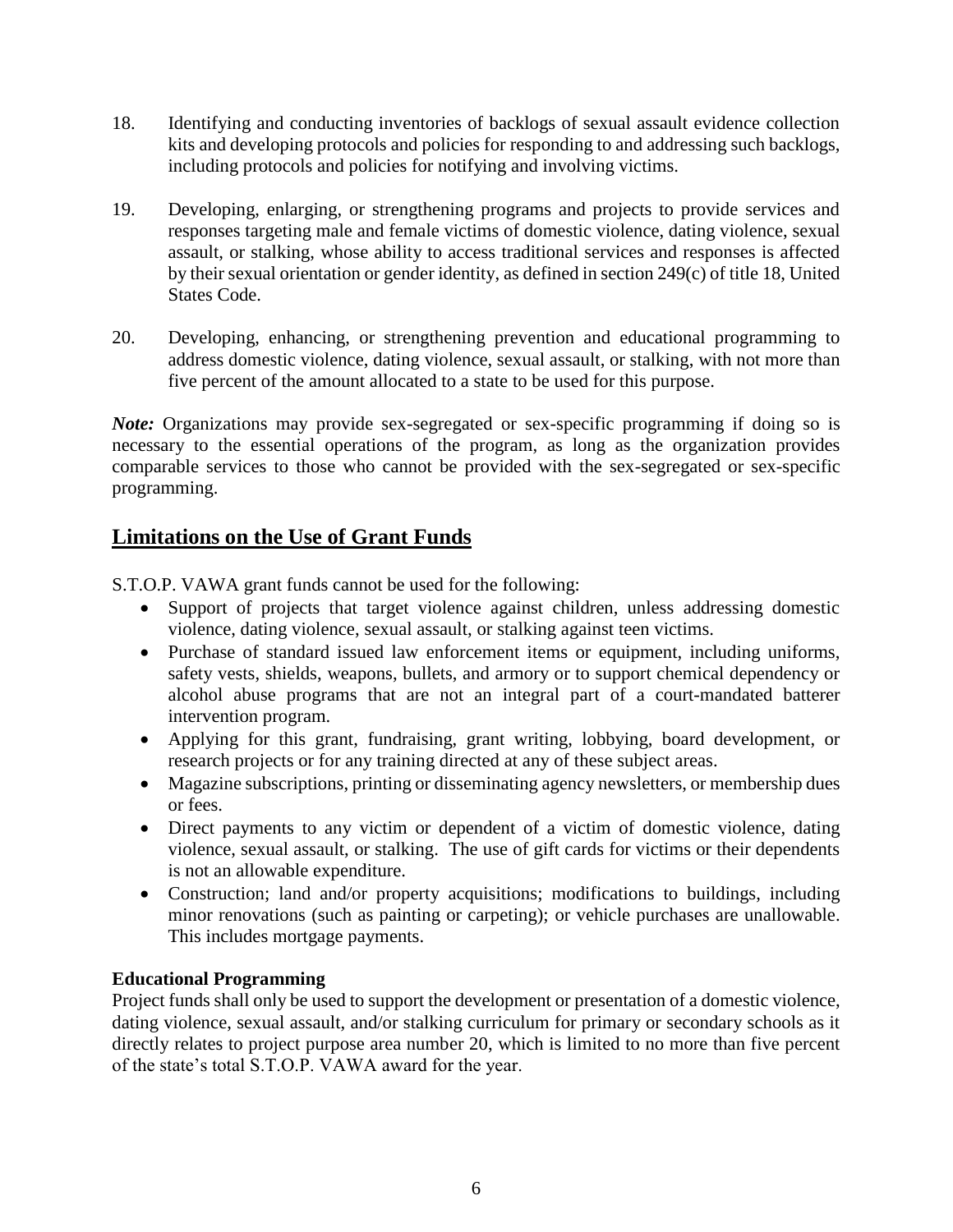Project funds shall only be used to conduct public awareness or community education campaigns or related activities as it directly relates to project purpose area number 20, which is limited to no more than five percent of the state's total S.T.O.P. VAWA award for the year.

#### **Food and Beverage**

Purchasing food and/or beverages for any meeting, conference, training, or other event is not allowed. No food and/or beverages can be purchased with other funds constituting program income for a federal grant award. This restriction does not impact direct payment of per diem amounts to individuals in a travel status under the applicant's travel policy.

#### **Travel-Related Expenses**

Grant project funds shall not be used to reimburse travel-related mileage and meal expenses in excess of the applicant's approved policy rate or the current federal per diem rates, whichever is lower. If the applicant chooses to reimburse at a rate in excess of the current federal rate, per its agency policy, grant funds administered by the KGGP cannot be used to make up the difference.

#### **Equipment**

Grant project funds are not allowed to purchase equipment and hardware unless necessary and essential to the grant project's success. For purposes of this application and grant program, equipment is defined as assets with a useful life of one year or more and a cost of **\$5,000** or more.

#### **Fringe Benefits**

Grant project funds used for fringe benefit costs shall not be charged to the project at an amount exceeding the proportion of personnel costs supported by S.T.O.P. VAWA funds.

#### **Training**

Grant project funds for training or conference attendance outside the State of Kansas are not allowed unless necessary and essential to the grant project's success. The applicant must demonstrate comparable training is not available in Kansas.

#### **Activities that Compromise Victim Safety**

Enhancing victim safety and offender accountability is a guiding principle underlying the S.T.O.P. VAWA grant. Experience shows responses by the authorities may have the effect of minimizing or trivializing the offender's behavior. Consistent with the goals of ensuring victim grant projects that include any activities that may jeopardize victim safety, deter or prevent physical or emotional healing for victims, or allow offenders to escape responsibility for their actions. Such activities include:

- Procedures or policies that exclude victims from receiving safe shelter, advocacy services, counseling, and other assistance based on their actual or perceived sex, age, immigration status, race, religion, sexual orientation, gender identity, mental health condition, physical health condition, criminal record, work in the sex industry, income or lack of income, or the age and/or gender of their children;
- Procedures or policies that compromise the confidentiality of information and/or privacy of persons receiving OVW-funded services;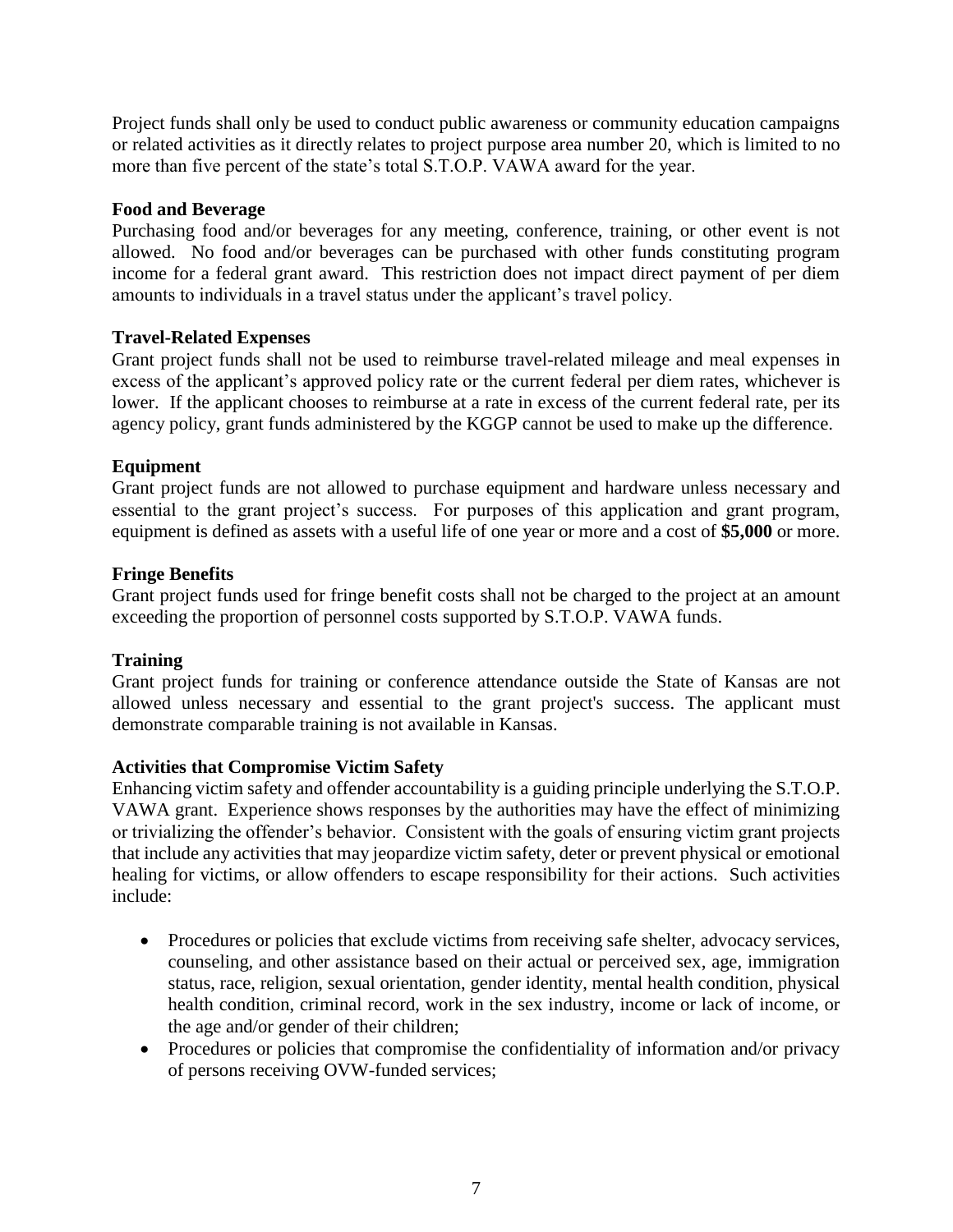- Procedures or policies that require victims to take certain actions in order to receive services (e.g. seek an order of protection, receive counseling, participate in couples counseling or mediation, report to law enforcement, seek civil or criminal remedies, etc.);
- Procedures or policies that fail to include conducting safety planning with victims;
- Project design and budget that fail to account for the access needs of participants with disabilities and participants who have limited English proficiency or who are Deaf or hard of hearing;
- The use of pre-trial diversion programs without prior OVW review and approval of the program or the automatic placement of offenders in such programs;
- Couples counseling, family counseling, or any other manner of joint victim-offender counseling as a routine or required response to domestic violence, dating violence, sexual assault, or stalking, or in situations in which child sexual abuse is alleged;
- Offering or ordering anger management programs for offenders as a substitute for batterer's intervention programs;
- Policies or procedures that require victims to report the crime to law enforcement, participate in the criminal justice system, or seek a protection or restraining order against the offender, and penalize them for failing to do so;
- Procedures of policies that deny victims and non-abusing parents or caretakers and their children access to services based on their involvement with the perpetrator;
- Requiring survivors to meet restrictive conditions in order to receive services (e.g. background checks of victims, clinical evaluations to determine eligibility for services) or other screening processes that elicit information that is not necessary for services, such as questions about immigration status, gender identity, sexual orientation, disability, physical or mental health, and work on criminal history that the service provider does not need to know about to provide services safely;
- Relying on batterer intervention programs that do not use court monitoring to hold batterers accountable for their behavior;
- Policies and procedures that fail to account for the physical safety of victims;
- Enforcing or promoting nuisance abatement ordinances, crime-free housing ordinances, or crime-free lease addenda (often associated with crime-free housing programs) that require or encourage the eviction of tenants or residents who may be victims of domestic violence, sexual assault, dating violence, or stalking. See the U.S. Department of Housing and Urban Development for [guidance](https://www.hud.gov/sites/documents/FINALNUISANCEORDGDNCE.PDF) on how such ordinances and addenda may violate the Fair Housing Act; and
- Policies or procedures that require testing of sexual assault forensic evidence in cases where the victim obtained a medical forensic exam but has not chosen to participate in the criminal justice system.

Misuse of grant funds may result in a range of penalties, including suspension of current and future funds, suspension or debarment from federal grants, recoupment of monies provided under a grant, and civil and/or criminal penalties.

## **Match Requirements**

The purpose of matching contributions is to increase the resources available to the projects supported by grant funds. Matching contributions of 25 percent (non-federal cash or in-kind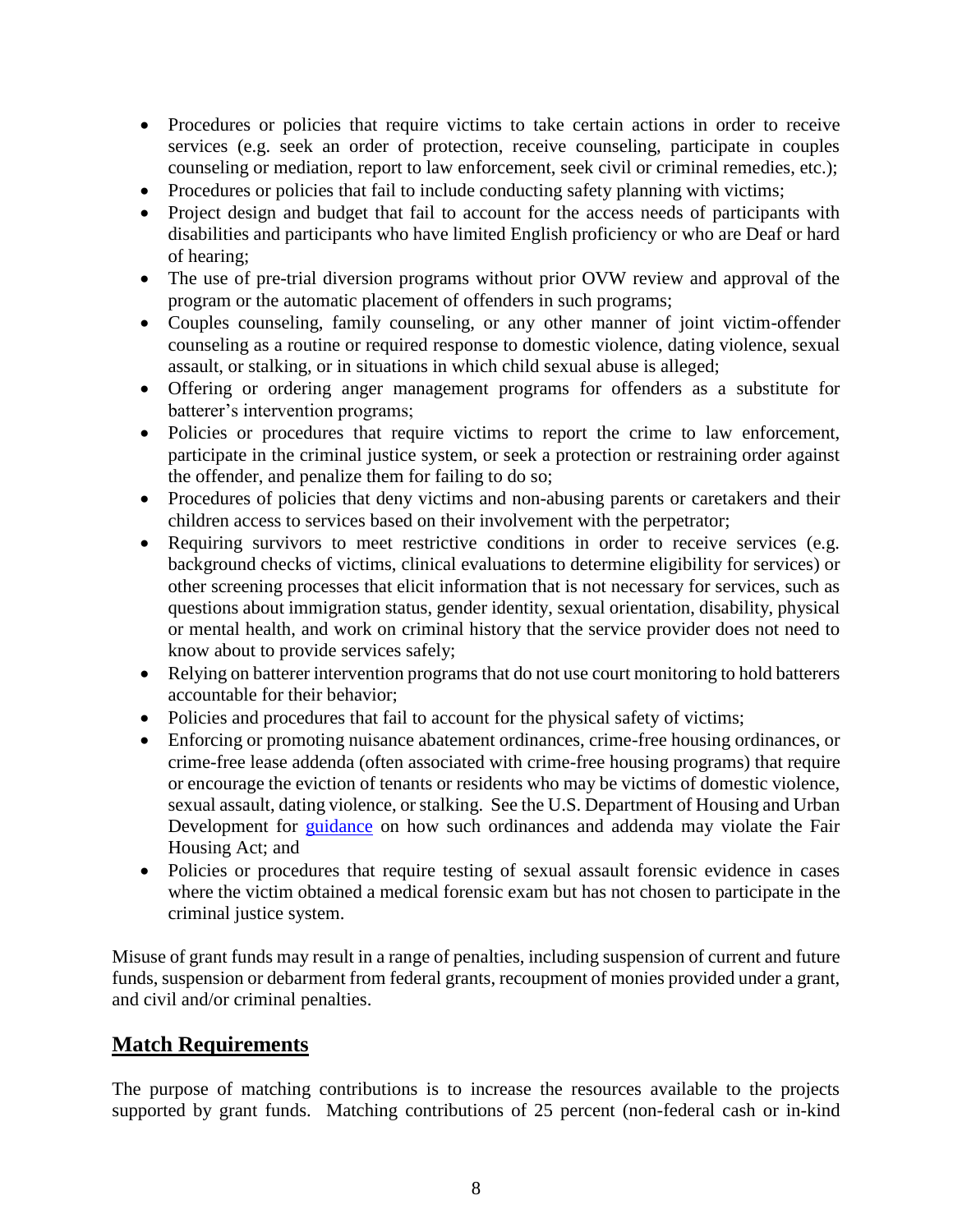services) of the total cost of each S.T.O.P. VAWA grant project (federal grant award plus match) are required for each S.T.O.P. VAWA funded grant project, with the exception of any tribe or nonprofit victim service organization, which are exempt from the match requirement if receiving funds from the 30 percent allocation for victim service organizations.

| Example: | <b>Total Grant Project Cost</b> | $=$ \$50,000 |
|----------|---------------------------------|--------------|
|          | 75% Federal Share               | $= $37,500$  |
|          | 25% Match                       | $= $12,500$  |

For purposes of this grant program, in-kind match may include donations of expendable equipment, office supplies, workshop or classroom materials, work space, or the monetary value of time contributed by professional and technical personnel and other skilled and unskilled labor, if the services they provide are an integral and necessary part of a funded grant project. The value placed on donated services must be consistent with the rate of compensation paid for similar work in the applicant's organization. If the required skills are not found in the applicant's organization, the rate of compensation must be consistent with the local labor market. In either case, fringe benefits may be included in the valuation. The value placed on loaned or donated equipment may not exceed its fair market value. The value of donated space may not exceed the fair rental value of comparable space as established by an independent appraisal of comparable space and facilities in privately owned buildings in the same locality. The basis for determining the value of personnel, services, materials, equipment, and space must be documented. **Volunteer services must be documented and, to the extent feasible, supported by the same methods used by the applicant for its employees**.

The U.S. Department of Justice (DOJ) **DOJ** Grants Financial Guide effective edition governs the source of the non-federal match. Generally, cash match must be funds from non-federal sources that are committed for the approved grant project. Please refer to the [DOJ Grants Financial Guide](http://ojp.gov/financialguide/DOJ/index.htm) effective edition for all allowable sources of cash match.

**All funds designated as match are restricted to the same uses as the Federal S.T.O.P. VAWA Grant Project funds and must be expended within the grant project period.**

**The match requirement may be waived if extraordinary need is documented and a request is submitted to the KGGP by the applicant (see Match Waiver Request information on page 19).**

## **Supplanting**

S.T.O.P. VAWA funds shall be used to supplement, **not** supplant, other federal, state, or local funds that would otherwise be available for victims of violence against women. The following guidelines should be used in determining the supplanting of funds. Although the examples provided below relate specifically to staffing scenarios, supplanting is not limited to personnel. Supplanting can occur in any budget line item if sufficient documentation cannot support that a S.T.O.P. VAWA grant award has not replaced funds otherwise available for the same program or purpose.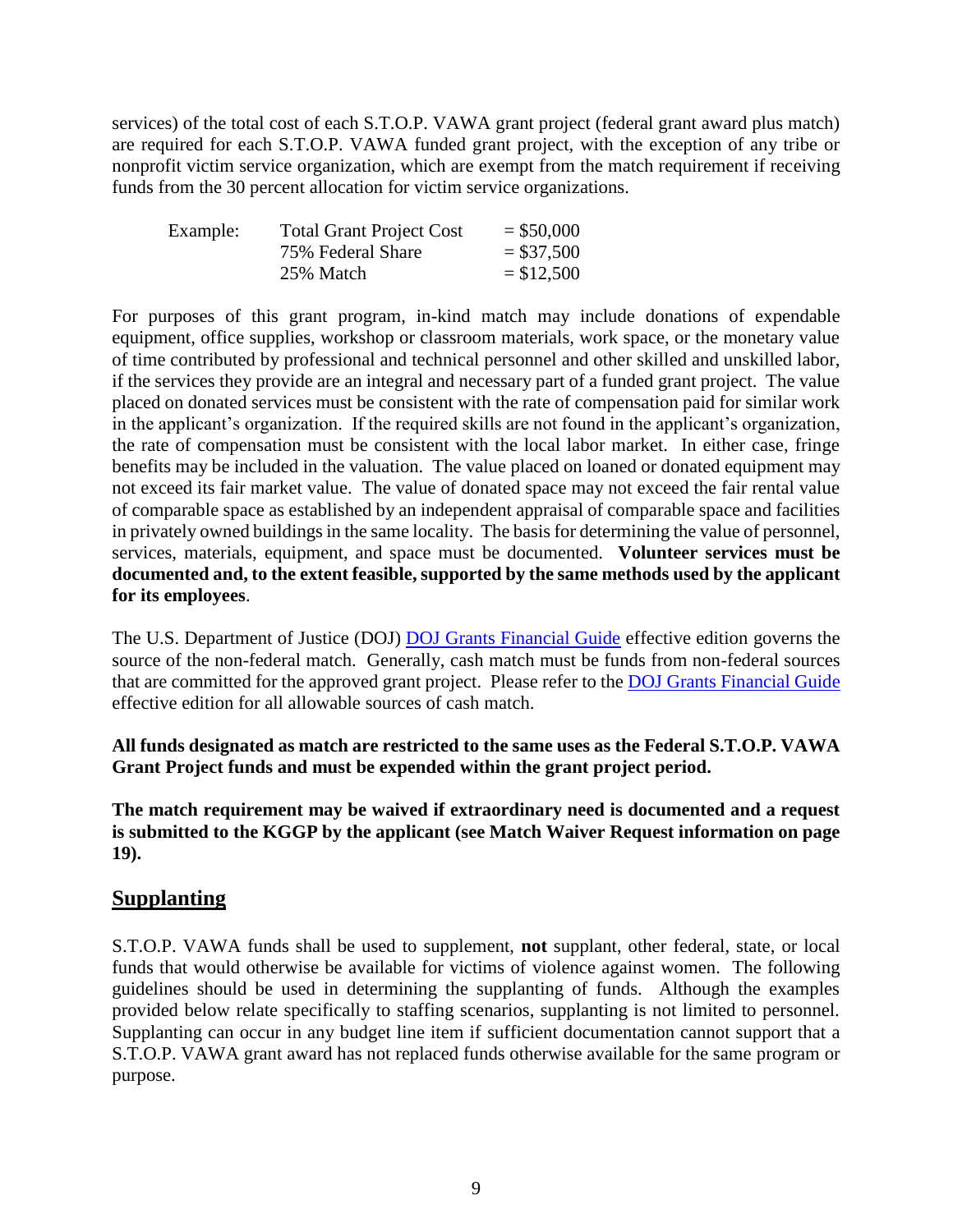#### **Guidance Regarding Supplanting**

- **Defined:** To reduce federal, state, or local funds for an activity specifically because S.T.O.P. VAWA funds are available (or expected to be available) to fund that same activity. S.T.O.P. VAWA funds must be used to **supplement** existing federal, state, or local funds for program activities and may **not replace** federal, state, or local funds that have been appropriated or allocated for the same purpose. Additionally, S.T.O.P. VAWA funding may not replace federal, state, or local funding that is required by law. In instances where a question of supplanting arises, the applicant or grantee may be required to substantiate that the reduction in non-S.T.O.P. VAWA resources occurred for reasons other than the receipt or expected receipt of S.T.O.P. VAWA funds.
- Example 1 Organization A appropriated or otherwise secured funds in FY21 for salary and benefits for two victim advocates. In FY21, Organization A is awarded S.T.O.P. VAWA funds designated for the hiring of two additional victim advocates. Organization A expended the S.T.O.P. VAWA funds as intended, and now has four victim advocates.

In this scenario, Organization A has used S.T.O.P. VAWA funds to supplement existing funds for program activities. Thus, supplanting has **not** occurred. If any of the victim advocates had left the organization during FY21 and Organization A did not follow established recruitment procedures to replace the victim advocates or utilized S.T.O.P. VAWA funding for those positions for other purposes, supplanting **would** have occurred.

Example 2 Organization B appropriated or otherwise secured funds in FY20 for salary and benefits for two victim advocates. Due to budget projections for FY21, Organization B expects to lay off one victim advocate (facts that Organization B is able to substantiate). In FY21, Organization B is awarded S.T.O.P. VAWA funds designated for hiring one additional victim advocate. At the beginning of FY21, Organization B lays off one victim advocate and uses S.T.O.P. VAWA funds to continue the salary and benefits for the other victim advocate.

> In this scenario, Organization B will use S.T.O.P. VAWA funds to pay the salary and benefits for the one victim advocate who would have been laid off but for the availability of S.T.O.P. VAWA funds. Therefore, supplanting has **not** occurred.

Example 3 Organization C appropriates or otherwise secures funds in FY21 for salary and benefits for two victim advocates. Organization C plans to use S.T.O.P. VAWA funds to pay the salaries of two additional victim advocates. Subsequently, however, Organization C opts to use two current experienced employees for this effort, and uses S.T.O.P. VAWA funds to pay their salaries and benefits. In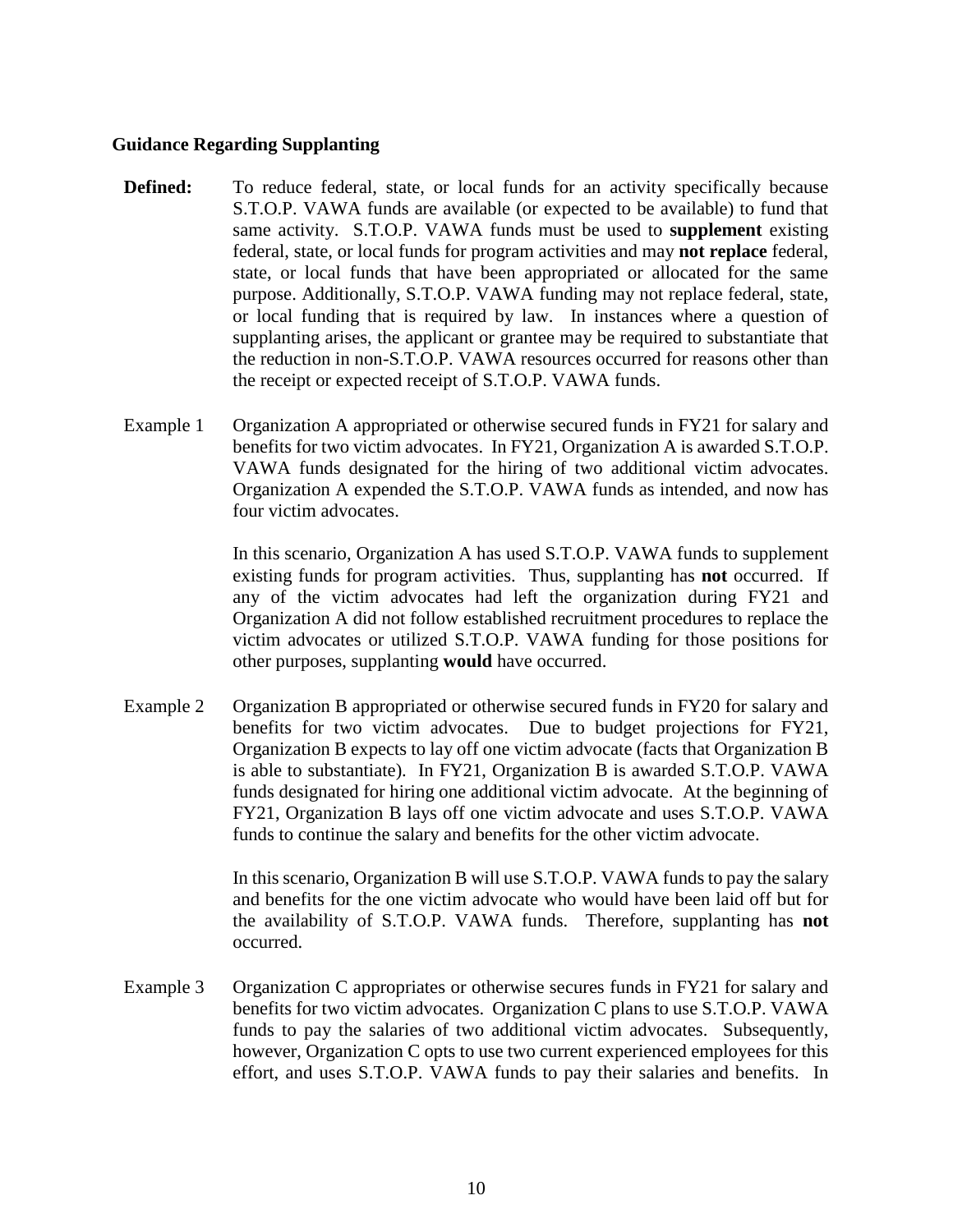doing so, Organization C determined that the remaining employees could handle the services and did not attempt to backfill the positions.

In this scenario, by replacing existing funds with S.T.O.P. VAWA funds, supplanting **has** occurred. Although Organization C may use experienced staff to fill the new S.T.O.P. VAWA-funded victim advocate positions, use of the S.T.O.P. VAWA funds has not **supplemented** funds for program activities, but has **replaced** those funds through Organization C's decision not to hire replacements for staff designated for S.T.O.P. VAWA-funded activities.

## **Consultation and Documentation Requirement**

Applications must include written documentation showing tribal or local prosecution, law enforcement, courts, and government agencies have consulted with tribal or local victim services programs during development of their grant applications to ensure that proposed activities and equipment acquisitions promote the safety, confidentiality, and economic independence of victims of domestic violence, sexual assault, stalking, and dating violence.

## **Grant Recipient Compliance and Reporting Requirements**

Applicants awarded S.T.O.P. VAWA funds are expected to comply with the S.T.O.P. VAWA grant program requirements set out in the grant assurances, reporting requirements, and any requirements arising as a result of a compliance review. The KGGP will conduct a compliance review of each S.T.O.P. VAWA award. Failure to comply with these requirements may result in suspension or termination of grant funding.

In addition, subgrantees must comply with the provisions of the Federal Office of Management and Budget (OMB) Uniform Guidance for Federal Awards[, 2 C.F.R.](http://www.ecfr.gov/cgi-bin/text-idx?SID=2c6d1c9f8de1f9619110b4599d84a234&mc=true&node=pt2.1.200&rgn=div5#_top) Part 200; and the DOJ Grants [Financial Guide](http://ojp.gov/financialguide/DOJ/index.htm) effective edition, which includes maintaining appropriate programmatic and financial records that fully disclose the amount and disposition of S.T.O.P. VAWA funds. This includes, but is not limited to:

- Financial documentation for disbursements;
- Daily time and activity records specifying time and type of service devoted to allowable S.T.O.P. VAWA activities;
- Grant project files;
- The portion of the grant project supplied by other sources of revenue;
- Job descriptions;
- Contracts for services:
- Statistical documentation: and
- Other records that facilitate an effective audit, and grant analysis for compliance.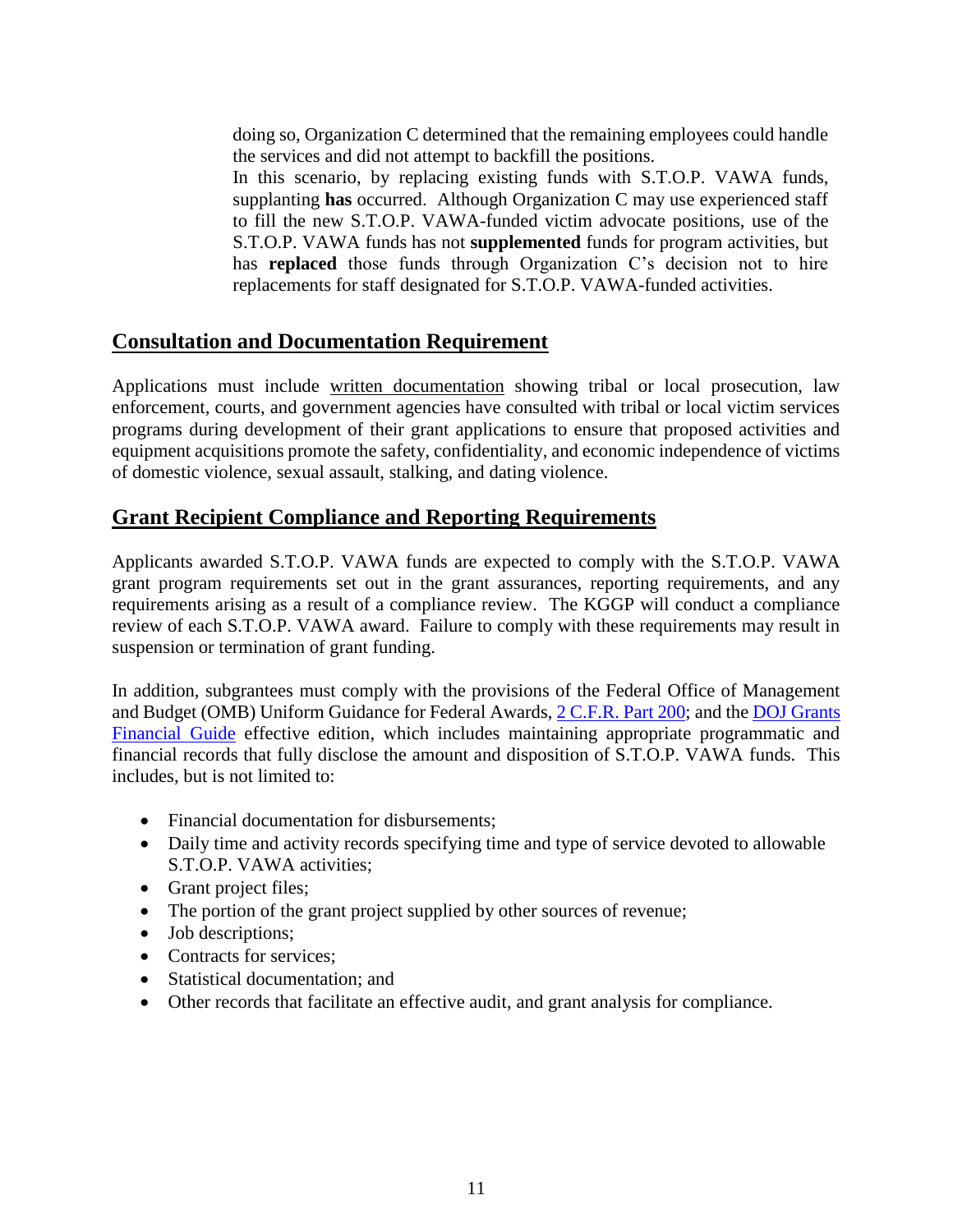Agencies receiving a S.T.O.P. VAWA grant are required to submit the following reports:

- Copy of the current **Equal Employment Opportunity Plan Certification** verifying such has been submitted to the U.S. Department of Justice, Office of Justice Programs, Office for Civil Rights.
- **Five Most Highly Compensated Officers Certification** must be submitted to open the award.
- Monthly **Financial Status Report** provides fiscal information on expenditures made during the month. Monthly reimbursements are made based on these expenditure reports. These reports are due 20 calendar days after the end of each month.
- Quarterly **Grant Project Narrative Report** provides a narrative description of the activities and services provided with grant funds. Reports are due 20 calendar days after the end of each calendar quarter.
- The **Projection of Final Expenditures Report** is due October 20<sup>th</sup>.
- The **Annual Progress Report** is due 20 days following the end of the grant project period.

Any other reports that may be required by the federal government or the KGGP.

Agencies submitting late, incorrect, or incomplete reports will not receive payment until the next scheduled payments for grant programs. Repeatedly late reports, failure to submit reports or supporting documentation required by the grant assurances, or failure to respond to compliance review findings in the timeframe provided will result in the suspension of grant funds.

Copies of all financial and statistical supporting documentation must be maintained by the agency for a period of five years following the closeout of the grant award.

## **Review of Applications**

A grant review committee may assist the KGGP in determining S.T.O.P. VAWA grant awards. Applicants will be notified via the Grant Portal of the grant award decision. Please do not call regarding the status of an application.

Each grant application will be evaluated using the following criteria:

- Applicant's support of the goals and objectives of the Kansas STOP Violence Against [Women Implementation Plan;](http://www.grants.ks.gov/docs/default-source/Grant-Reports/final-ffy-2017-2020-stop-vawa-implementation-plan.pdf?sfvrsn=2)
- Record of successful implementation of services in the victim services/criminal justice field;
- Quality of any needs assessment in terms of proposed services;
- Demonstration of clear, measurable, and appropriate grant project objectives and activities consistent with the purpose areas outlined in the grant application instructions;
- Efficacy of evaluative components, both programmatic and fiscal;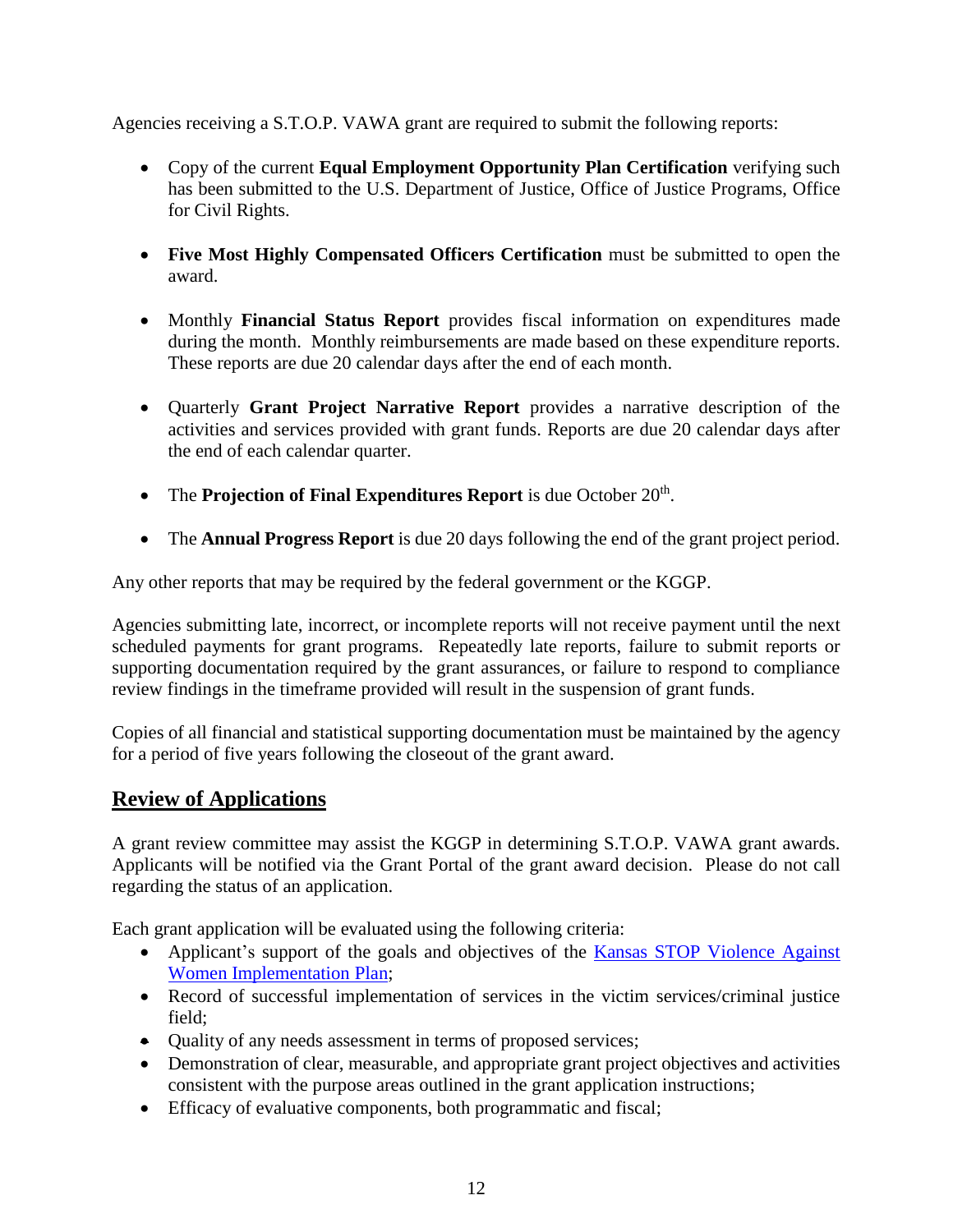- Relevant budget information;
- Submission of all required documents and a complete application; and
- Applicant agency's ability to fulfill all of the requirements of the S.T.O.P. VAWA grant program.

Applications submitted incomplete, with *any* missing components or information, will receive consideration only after all other successfully completed applications have been considered.

## **Application Requirements**

Please read the S.T.O.P. VAWA solicitation and requirements before completing the grant application. Submit application documents in 12 pt. Times New Roman, number the pages of the Project Narrative, and title each document filename as indicated below. Do not submit any section of the application in landscape format. Do not submit any items not specified in the instructions.

The application must include the following items:

- General Information (completed in Grant Portal)
- Project Narrative (separate document to upload not to exceed 10 pages)
- Grant Project Budget (completed in Grant Portal)
- **EXECUTE:** Agency Budgets (separate documents to upload)
- Grant Management Capacity (separate document to upload)
- Match Waiver Request, if applicable (separate document to upload)
- Proof of  $501(c)(3)$  status, if applicable (separate document to upload)
- Certificate of Good Standing, if applicable (separate document to upload)
- Letter Regarding Consultation, if applicable (separate document to upload)

## **General Information (completed in Grant Portal)**

Applicants must complete the General Information page online. Please note the language provided in the "Brief Description of Proposed Grant Project" field may be utilized on public websites and documents to describe the purpose of the grant project.

## **Project Narrative (separate document to upload - not to exceed 10 pages)**

The following items must be included in the Project Narrative. Include each item in the order listed below and clearly label each section. The Project Narrative pages shall be numbered and shall not exceed 10 pages in length.

#### **Problem Statement and Needs Assessment**

The submission of an application presumes there is a definable problem that will be addressed by the requested grant funds. Provide a detailed explanation of the problem that will be addressed, either in whole or in part, with the requested grant funds. Provide data supporting the problem to be addressed in the grant application and site the source of the data provided. Describe how the grant funds will address the problem. Describe any needs assessment used to develop the problem statement, such as an evaluation of agency service activity or other assessment. If the applicant is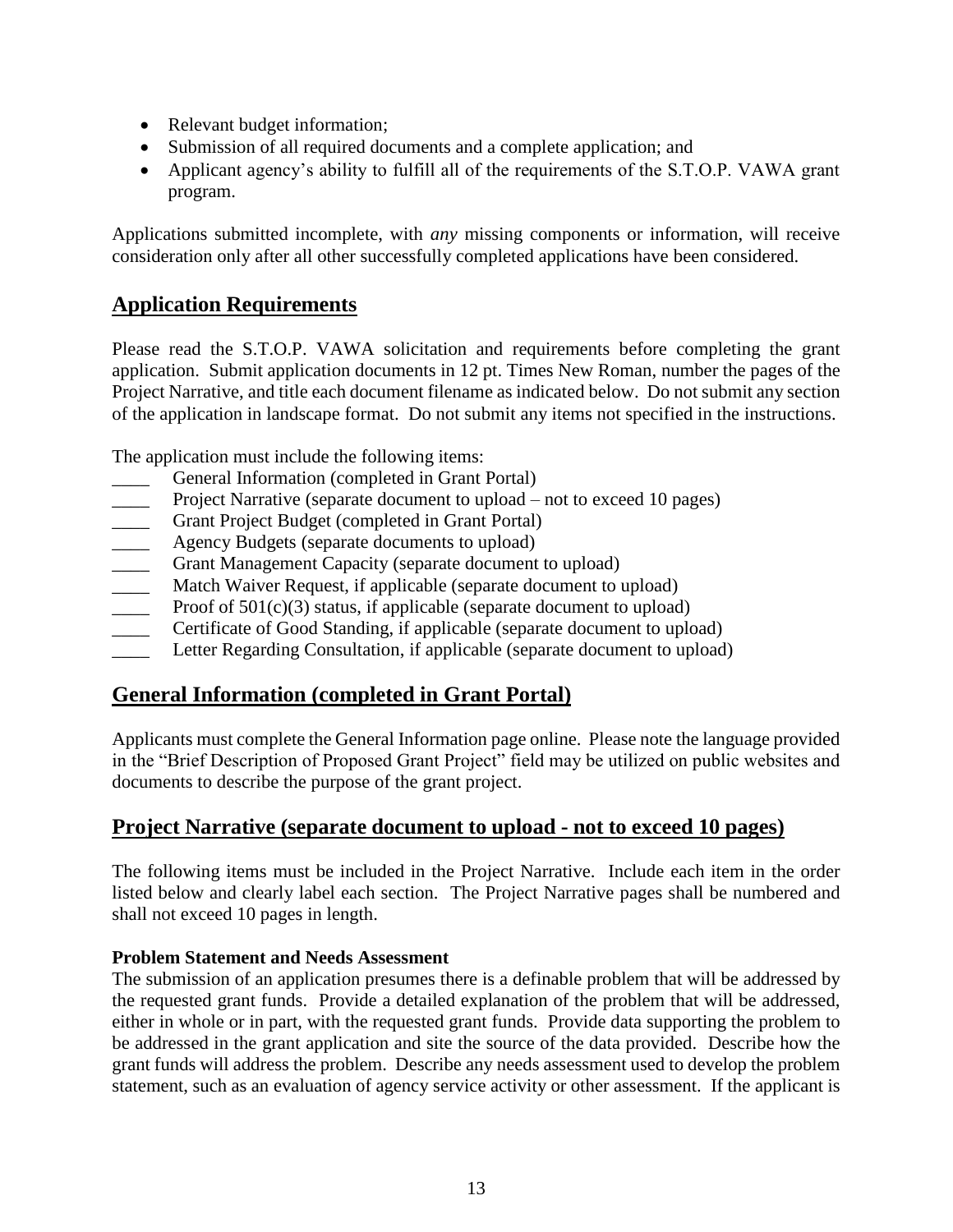comparing local data to state or national data, include information establishing the need locally or describing why the local community is limited in resources to address the problem.

#### **Justification of Need for Grant Funds/Increase Request**

Applicants must explain why S.T.O.P. VAWA funds are needed to support the grant project. This justification must tie the financial need to the described problem statement and needs assessment. If the applicant received a 2020 S.T.O.P. VAWA award, explain why grant funds are needed to support the continuation of the project and why other funds are not available to support the project. In addition, if the applicant is requesting a new budget line item or funding increase to line items from the previous grant award, explain the need for additional funds and what additional activities and/or services will be provided. Describe how the increase or addition of the new line item(s) is not supplanting other funds, per the definition in Supplanting section of application. If the expenses are existing agency costs or activities, the non-supplanting explanation must include a description of how they were previously supported and why that support cannot continue to be utilized. The applicant must ensure any request for additional funds outlined in the Project Narrative corresponds to the grant project budget submitted. The applicant should state whether other funds have been sought to support the program and describe the outcome of those efforts.

#### **Grant Project Goal(s) and Objectives**

State the goal(s) of the proposed grant project. This should not be the goals of the agency but should be specific to the proposed S.T.O.P. VAWA-supported project. The goals for the grant project should be consistent with the mission and overall goals of the agency, as well as the results of the needs assessment. Identify which of the 20 grant project purpose area(s) is being addressed by this proposed grant project.

List the objectives to be accomplished to achieve each goal listed. Objectives should be specific, measurable, realistic, and consistent with the goals of the grant project and cover a single event or outcome. Include the activities for each objective and explain how each objective will be measured. The applicant should incorporate the [Kansas STOP Violence Against Women](http://www.grants.ks.gov/docs/default-source/Grant-Reports/final-ffy-2017-2020-stop-vawa-implementation-plan.pdf?sfvrsn=2)  [Implementation Plan](http://www.grants.ks.gov/docs/default-source/Grant-Reports/final-ffy-2017-2020-stop-vawa-implementation-plan.pdf?sfvrsn=2) Outcome Measures, found on pages 43 and 44 of the Plan, to the extent possible. Specifically identify any evidence-based programs and/or practices being incorporated into the proposed objectives and activities.

#### **Example (follow the format below):**

**Goal I:** Increase victim safety in Shawnee County through sensitive contact with victims and effective prosecution of domestic violence offenders.

| <b>Objective</b>                 | <b>Activities / Time Frame</b>       | <b>Person Responsible</b> |
|----------------------------------|--------------------------------------|---------------------------|
| 1. Fill the Crimes Against Women | $1(a)$ . Job opening will be posted. | 1. Senior staff           |
| Prosecutor position              | By January 15, 2021.                 |                           |
|                                  | 1(b). Interviews will be conducted.  |                           |
|                                  | By February 15, 2021.                |                           |
|                                  | $1(c)$ . New hire will start.        |                           |
|                                  | By February 28, 2021.                |                           |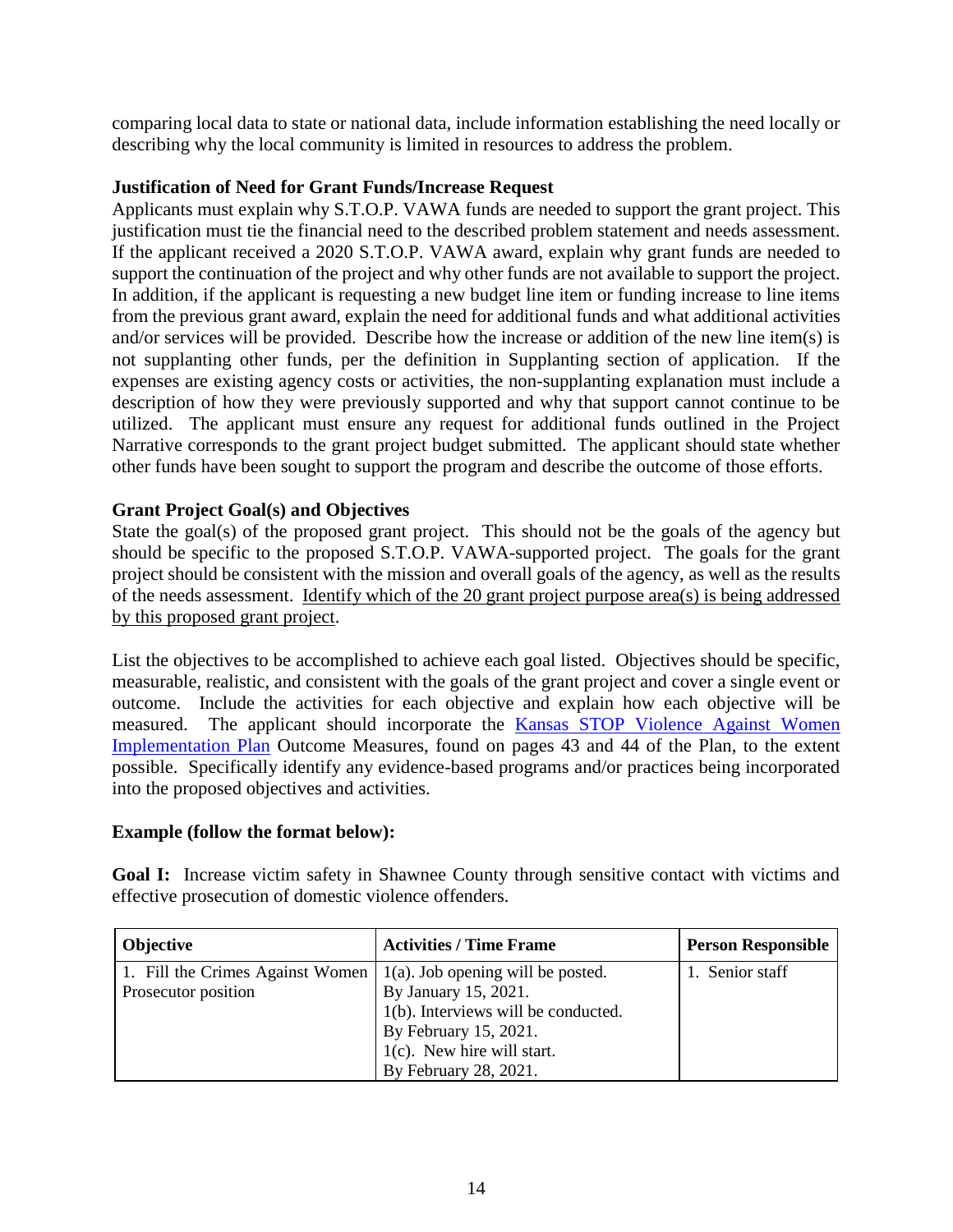| 2. 90% of victims will be prepared     | 2. Victims will be briefed (face to face) on | 2. Prosecutor<br>and |
|----------------------------------------|----------------------------------------------|----------------------|
| to participate in the criminal justice | proceedings, terminology,<br>trial<br>and    | Victim Coordinator   |
| process                                | options. March $1 -$ December 31, 2021       |                      |
| 3. 90% of victims will report having   | $3(a)$ . Coordinate with community partners  | 3.<br>Prosecutor and |
| received information on available      | optimize resources<br>make<br>and<br>to      | Victim Coordinator   |
| community resources                    | appropriate referrals.                       |                      |
|                                        | 3(b). Share community resource directory     |                      |
|                                        | with victims to ensure needs are met.        |                      |
|                                        | January $1 -$ December 31, 2021              |                      |
| 4. The number of offenders charged     | 4(a). Warrants in domestic violence cases    | 4. Prosecutor<br>and |
| will increase by 25% over the prior    | will be issued and served in a timely        | Investigator         |
| year                                   | manner.                                      |                      |
|                                        | January $1 -$ December 31, 2021              |                      |
|                                        | 4(b). Offenders who have committed a         |                      |
|                                        | domestic violence offense will be charged    |                      |
|                                        | by the prosecutor in a timely manner.        |                      |
|                                        | January $1 -$ December 31, 2021.             |                      |

#### **Grant Project Performance Measures and Results**

Applicants receiving S.T.O.P. VAWA funds will be required to demonstrate how the grant project was implemented and if the project achieved the results expected based on the data collected and evaluated. The applicant should incorporate the [Kansas STOP Violence Against Women](http://www.grants.ks.gov/docs/default-source/Grant-Reports/final-ffy-2017-2020-stop-vawa-implementation-plan.pdf?sfvrsn=2)  [Implementation Plan](http://www.grants.ks.gov/docs/default-source/Grant-Reports/final-ffy-2017-2020-stop-vawa-implementation-plan.pdf?sfvrsn=2) Outcome Measures, found on pages 43 and 44 of the Plan, to the extent possible. Please describe the following information:

- Process used for monitoring the implementation, progress, and outcomes of the grant project;
- What data will be collected;
- How the data collected will be used to ensure the success of the grant project;
- Criteria used to evaluate the activities and/or services provided through the proposed grant project;
- How the proposed objectives are measured and how it will determine whether the proposed grant project is effectively and efficiently reaching the proposed goals and objectives; and
- What the grant project will achieve.

#### **Grant Project Staff**

Provide a list of each staff member to be funded with the grant along with staff who will be responsible for monitoring and evaluating the grant project. Include the name, title, and a brief job description for each staff listed. In addition, describe how this staffing pattern will help meet the goals of the grant project.

#### **Coordinated Community Response Information**

Grant funds are maximized when community agencies work together at all levels. Funding priority shall be given to agencies demonstrating and maintaining collaboration. Describe how the applicant is developing a coordinated community response in combating crimes against women. The description must include who is involved and the actions taken by the group (i.e. developed protocols, training). If the grant project is statewide, describe what technical assistance or networking will be provided to local communities.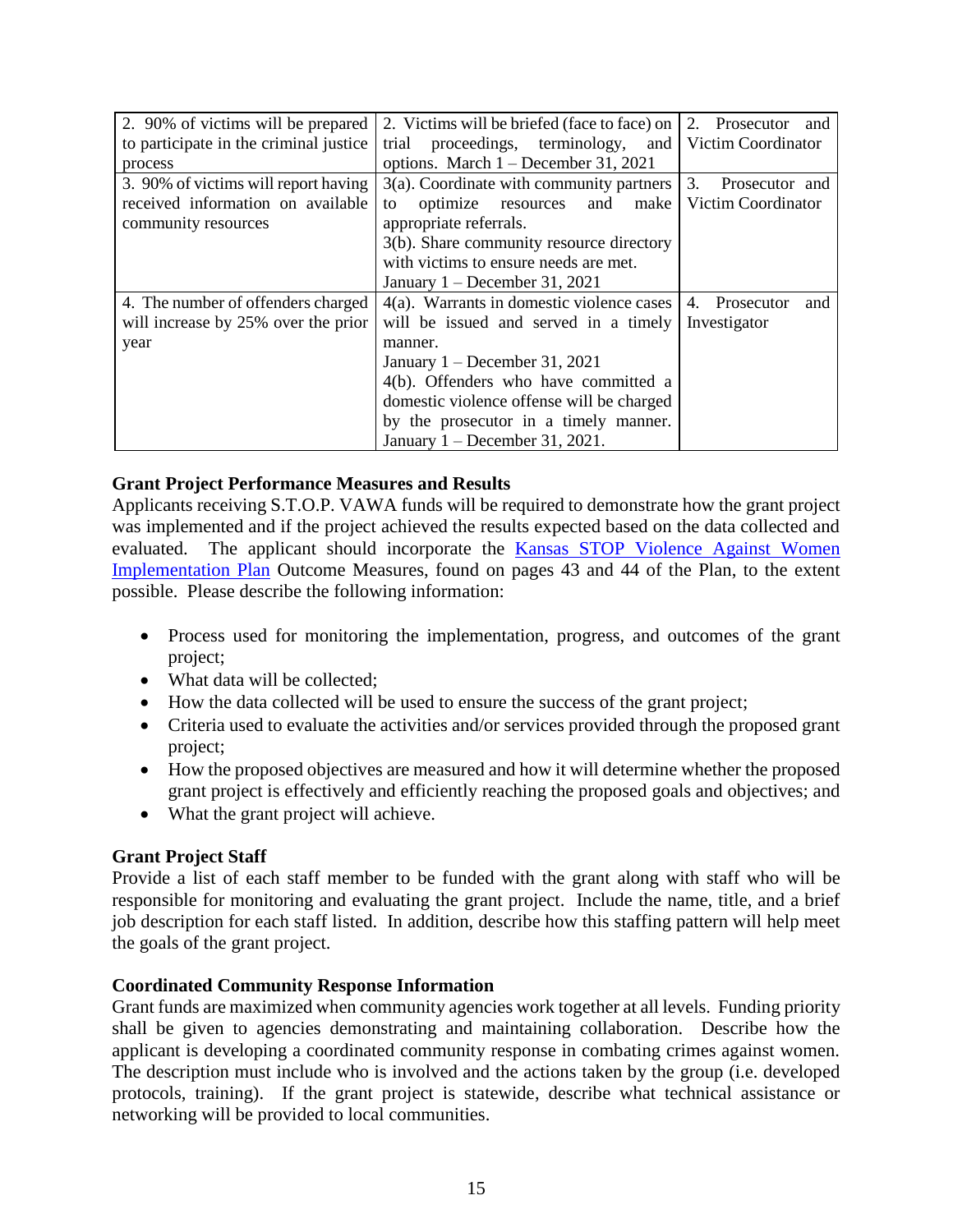In addition, provide the following information:

- How and with what entities the applicant collaborates with or proposes to collaborate with to carry out the grant project and coordinate resources for victims of domestic violence, sexual assault, dating violence, and stalking.
- Point of contact for each agency the applicant will collaborate with in providing services or making referrals during the grant period.
- How the applicant will cooperate with law enforcement, prosecuting attorneys' offices, courts, and other governmental or nonprofit agencies.
- Any new collaborative efforts the applicant will undertake during the grant period and the impact the collaboration will have on the grant project.
- How collaboration with units of government and/or with organizations will maximize grant funds.
- How S.T.O.P. VAWA funds will fulfill a gap in service and avoid duplication of services or resources in the applicant agency, related agency, or community.

#### **Underserved Populations**

Define the underserved population identified in the applicant's service area, including those that may be underserved because of ethnic, racial or cultural background, language diversity, persons with disabilities, or geographic isolation. Use local data to support the populations identified as underserved. Provide the applicant's plan, including a description of the specific steps taken by the applicant, to provide outreach and services to the underserved populations.

#### **Sustainability**

Provide a detailed description explaining what efforts made, or to be made, to ensure the longterm fiscal and programmatic sustainability of the project and program. The applicant must detail how the project will be funded in future years if S.T.O.P. VAWA funding declines or is not available.

#### **Dissemination of Crime Victims' Rights Information**

Describe the applicant's written procedures for assisting victims of crime in seeking available crime victims' compensation benefits and informing crime victims of their rights as provided by law. The procedures must detail how victims will be informed of their statutory rights as provided in K.S.A. 74-7333 and amendments thereto.

#### **Civil Rights Contact Information**

Applicants must include the name, address, and telephone number of the civil rights contact person who is responsible for ensuring all applicable civil rights requirements are met and who will act as liaison in civil rights matters.

#### **Current Board President Contact Information**

If the applicant is a nonprofit agency, it must include the name, contact information, and the term of service for the current Board President.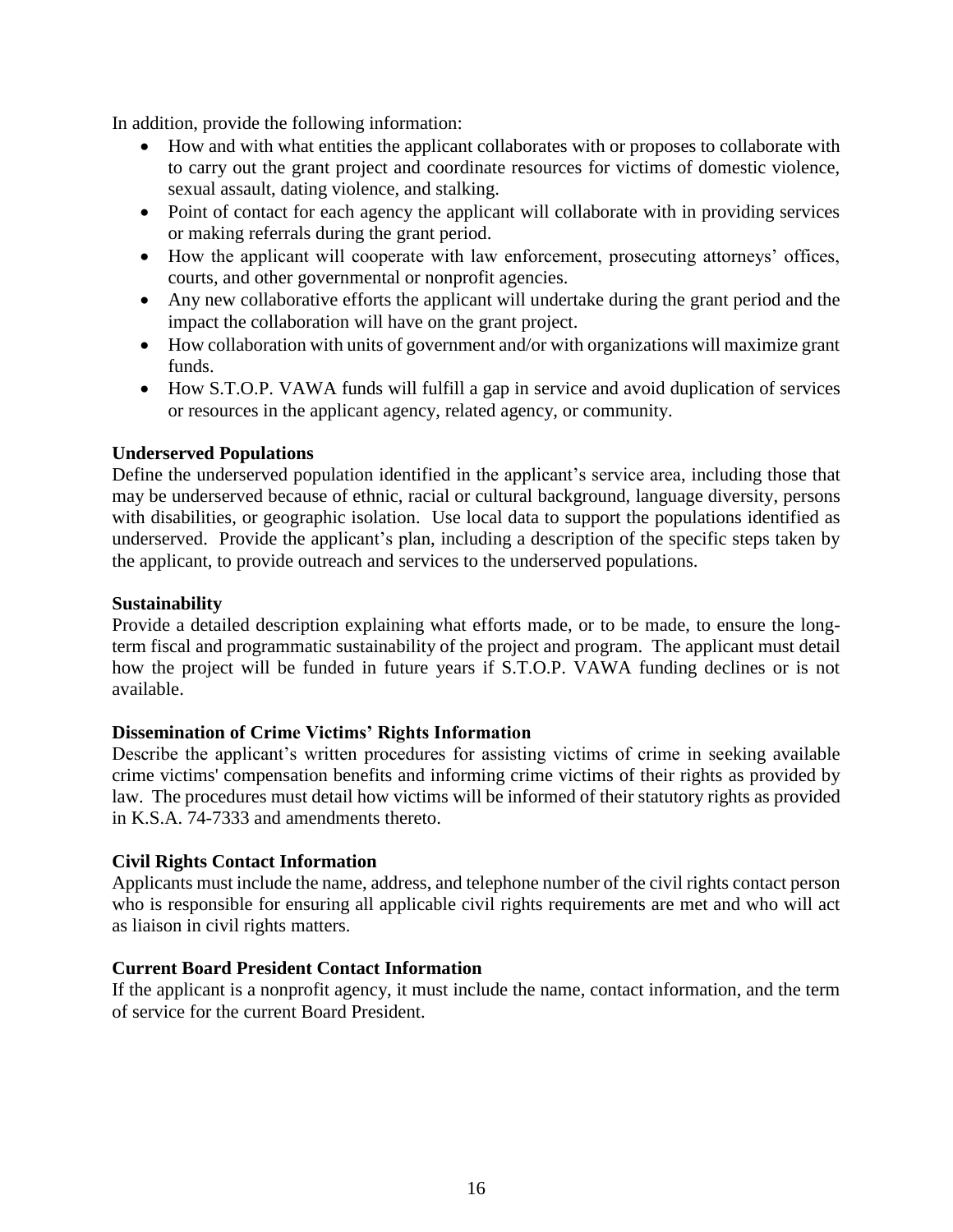#### **System for Award Management (SAM) Registration and Universal Identifier**

Applicants must establish and maintain an active registration status in the [SAM.](http://www.sam.gov/) The applicant must provide 1) the agency's unique entity identifier as required for SAM registration, and 2) the current SAM expiration date.

#### **Current Audit Report**

All applicants **must** provide information in this section of the Project Narrative on when the organization's most recent financial audit was completed, who performed the audit, what period it covered, whether the applicant met the threshold for a Single Audit, and where the audit is filed.

If the KGGP has **not** received a copy of the organization's most recent audit report, including the Single Audit report if applicable, and IRS Form 990, those items must be forwarded by U.S. mail to: Kansas Governor's Grants Program, Landon State Office Building, 900 SW Jackson, Room 304 North, Topeka, KS 66612-1220. Include with the audit the Auditor's Letter to Management if applicable. If there are any findings and/or recommendations in the audit report or in the Letter to Management, explain how the findings and/or recommendations were, or will be, addressed by the applicant.

If the agency is a city or county government, a current audit does not need to be submitted. However, governmental agencies **must** provide information in this section of the Project Narrative on when the most recent audit was completed, who performed the audit, what period it covered, and where the audit is filed.

## **Grant Project Budget (completed in Grant Portal)**

The applicant must submit a reasonable and cost-effective grant project budget. All grant projectspecific budget information is completed online within the provided data fields of the Grant Portal. No *grant project* budgetary documents are uploaded as part of the application.

Requested line items must be clearly linked to the proposed activities to be conducted in achieving the goals and objectives of the grant project. The budget must adhere to allowable costs and activities as outlined in this S.T.O.P. VAWA solicitation; Federal OMB Uniform Guidance for Federal Awards, [2 C.F.R.](http://www.ecfr.gov/cgi-bin/text-idx?SID=2c6d1c9f8de1f9619110b4599d84a234&mc=true&node=pt2.1.200&rgn=div5#_top) Part 200; and the [DOJ Grants Financial Guide](http://ojp.gov/financialguide/DOJ/index.htm) effective edition.

The KGGP must allocate a minimum of 25 percent for law enforcement, 25 percent for prosecution, five percent to courts, and 30 percent for nonprofit, community, and faith-based victim service organizations. The remaining 15 percent may be allocated at the discretion of the KGGP within the parameters of the Federal S.T.O.P. VAWA guidelines. To assist the KGGP in documenting these allocations, applicants must indicate in the grant project budget the purpose for each line item by utilizing the appropriate field or fields: Law Enforcement, Prosecution, Courts, Victim Services, Discretionary, and/or Match. The allocation of requested grant project funds must correlate with the applicant's goals and objectives.

A detailed calculation and brief narrative explanation must be provided in the Description field of each line item. Calculations shall clearly demonstrate how the requested amounts were derived and must account for both the federal funds requested and the non-federal match provided, including the match source(s). Any tribe or nonprofit victim service organization receiving funds from the 30 percent allocation for victim service organizations are exempt from the match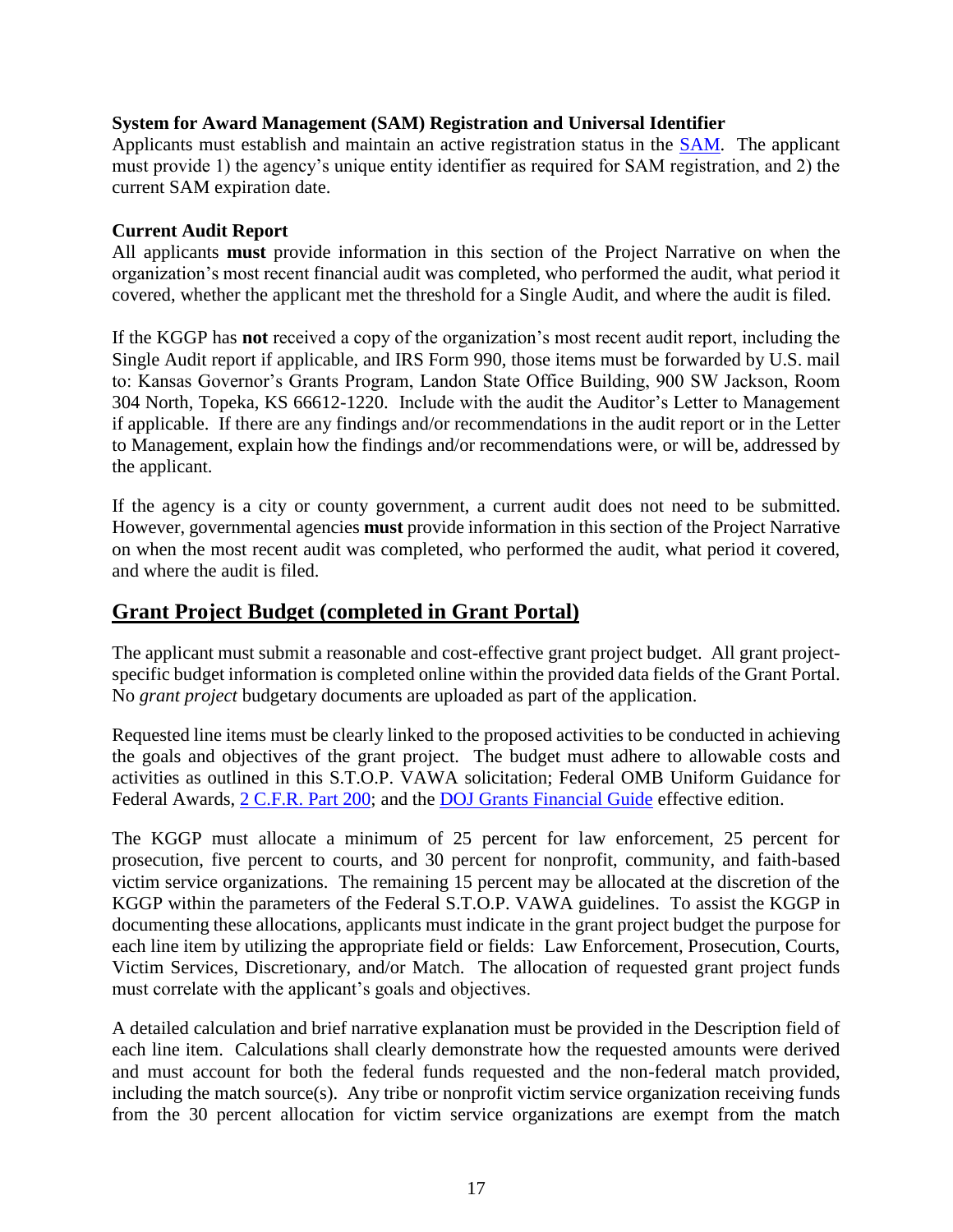requirement. Personnel must be listed by the agency-assigned title for the position. Positions should be classified as "New" *only if* the requested position would be a new position for the agency. Personnel and associated fringe benefit costs must be demonstrated in terms of full compensation and the percentage of time to be devoted to the S.T.O.P. VAWA grant project for each position requested. Fringe benefit costs shall not be allocated to a position at a rate exceeding the portion of personnel costs requested in the S.T.O.P. VAWA Personnel category. Training events and other travel costs must be specifically identified to the extent possible. Following are examples of descriptions that might be used for line item requests. Visit [Writing a Grant Project Budget](https://grants.ks.gov/docs/default-source/how-to-guides/writing-a-grant-project-budget-guide.pdf?sfvrsn=2d1f541a_4) for more guidance.

|                           |                                 | Federal  |    |                                                                                                                                                                                                                                                 |                                                                                                                                                                                                                                                                                                        |  |
|---------------------------|---------------------------------|----------|----|-------------------------------------------------------------------------------------------------------------------------------------------------------------------------------------------------------------------------------------------------|--------------------------------------------------------------------------------------------------------------------------------------------------------------------------------------------------------------------------------------------------------------------------------------------------------|--|
| Line Item<br>Prosec.      |                                 | Match    |    | Description                                                                                                                                                                                                                                     |                                                                                                                                                                                                                                                                                                        |  |
| Advocate                  | \$23,985<br>\$7,995<br>\$30,750 |          |    | Full-time, hourly, 40 hrs./wk., 100% of time on project;<br>employee scheduled to receive a 5% raise on July $1^{st}$ .<br>$($15.00/hr. x 1,040 hrs.) + ($15.75 x 1,040 hrs.) = $31,980,$<br>75% federal/25% match is City of 'x' general funds |                                                                                                                                                                                                                                                                                                        |  |
| Attorney                  |                                 |          |    | Full-time, salaried, 60% of time on project; approved for 5%<br>raise on July 1 <sup>st</sup> : (\$50,000 x .5 year) + (\$52,500 x .5 year) =<br>$$51,250 \text{ x}.6 \text{ of time} = $30,750$                                                |                                                                                                                                                                                                                                                                                                        |  |
| Volunteers<br>$(In-Kind)$ | \$                              | $\theta$ |    | \$10,250                                                                                                                                                                                                                                        | Volunteers will provide phone and victim follow-up<br>assistance: \$10/hr. based on comparable compensation x<br>$1,025$ hours                                                                                                                                                                         |  |
| Conferences/<br>Workshops | \$.                             | 683      | \$ | 227                                                                                                                                                                                                                                             | Crime Victims' Rights Conference, April 2021, Wichita:<br>(\$135 registration x 2 staff) + (200 miles x \$.50/mile x 1<br>vehicle) + $(\$90/night \ x 2 nights \ x 2 staff)$ + per diem $\$45/day$<br>less \$15 for lunch provided x 3 days x 2 staff) = \$880, 75%<br>federal/25% match is city funds |  |

## **Current and Next Fiscal Year Agency Budgets (separate document to upload)**

Upload the applicant's current and next fiscal year budgets, including balanced **income and expenses**. Include the fiscal period utilized by the agency. List all staff positions separately with their respective salaries/wages. If the applicant is under the umbrella of a larger entity, submit the budget developed for the applying program. Agency income must list **all** sources of financial support (i.e. foundations, government agencies, fund-raising events, individual contributions). For each income source, state the amount and its status (received, requested, committed, or projected). If the income is requested or projected, state the date the program expects to be notified of the funding decision or the date the program anticipates collecting the income. Include the appropriate pro-rated portion of this grant application request as budgeted income with a "requested" status. Also, be sure all line items requested in this application can be found in the program's budget for expenses.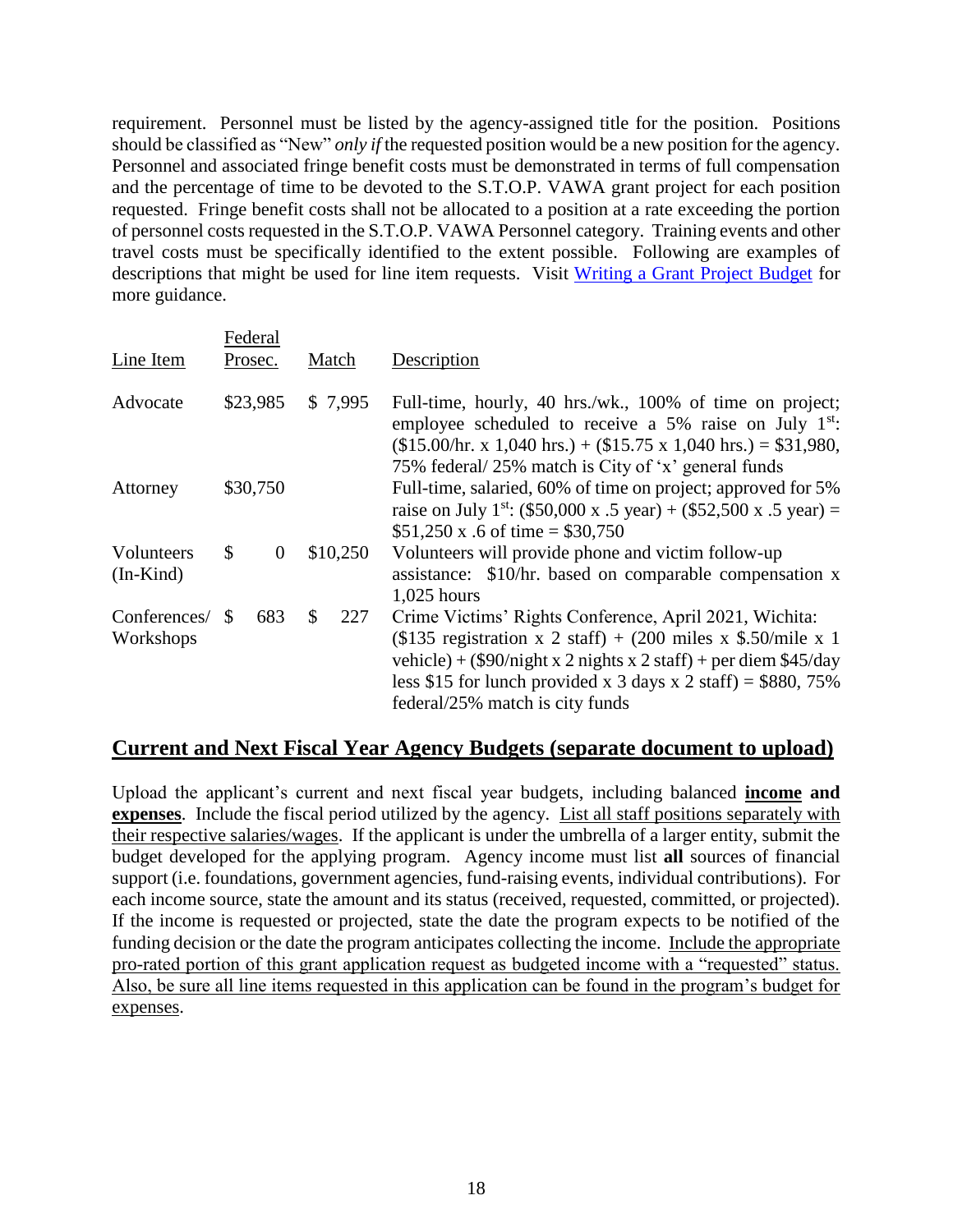Example of budget income only:

| Current Fiscal Year July 1, 2020 - June 30, 2021 |                |                |       |
|--------------------------------------------------|----------------|----------------|-------|
| SOURCE:                                          | <b>AMOUNT:</b> | <b>STATUS:</b> | DATE: |
| City of $x'$                                     | \$100,000      | Projected      | 1/21  |
| United Way                                       | 5,000          | Received       | 9/20  |
| Walk-A-Thon                                      | 500            | Collected      | 8/20  |
| VAWA '20-GOV                                     | 31,230         | Received       | 12/19 |
| VAWA '21-GOV                                     | 30,600         | Requested      | 11/20 |
| <b>Total Organization Income</b>                 | \$167,330      |                |       |

**\*Note:** -Budget expenses are also required. -Repeat for next Fiscal Year.

## **Grant Management Capacity (separate document to upload)**

In accordance with requirements described in the Federal OMB Uniform Guidance for Federal Awards, 2 C.F.R. Part 200, the KGGP must assess the applicant's ability and capacity to implement the proposed S.T.O.P. VAWA project in full compliance with Federal statutes, regulations, and terms and conditions of a grant award. Applicants must upload as an attachment a document describing the following information:

- Written accounting policies and procedures and how often they are updated;
- Procedures for ensuring each grant award and associated match is accounted for separately and distinctly from other sources of revenue;
- Accounting system, when the current system was implemented, its level of automation, and type(s) of technology utilized, and any manual accounting processes used to complement the system;
- Procedures for monitoring the approved grant project budget and tracking expenditures at a line item level;
- Internal controls for ensuring grant project expenditures are solely for allowable and approved purposes;
- Reserve funds and/or capacity to manage S.T.O.P. VAWA funding on a reimbursement basis;
- Knowledge, qualifications, experience, and training of programmatic and fiscal staff responsible for guaranteeing grant compliance; and
- Experience in managing other grant funds awarded to the applicant agency, including the name of the grant program, the purpose of the program, the year(s) awarded, whether any monitoring was conducted by the funder(s), and what findings were cited by the funder(s).

## **Match Waiver Request (separate document to upload)**

If a subgrantee is unable to meet the match requirement a match waiver request, either full and partial, must be uploaded as an Attachment as part of the VAWA grant application. The VAWA applicant must provide written responses to the following questions before a match waiver request will be considered: